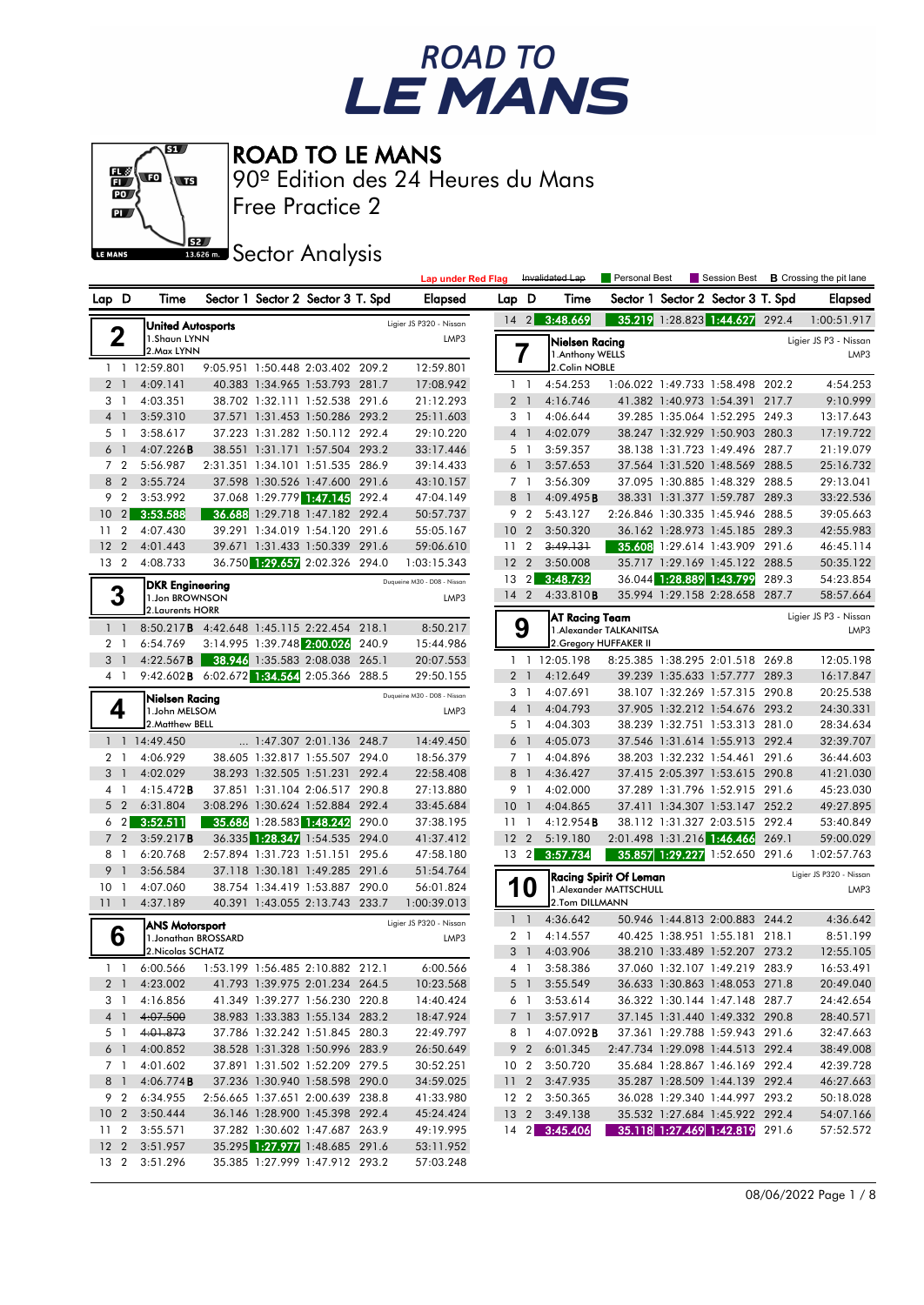



Free Practice 2 90º Edition des 24 Heures du Mans

**J**BEZ Sector Analysis

|                            |                |                        |                        |                                                                  |       | <b>Lap under Red Flag</b>   |                 |                                  | Invalidated Lap                                           | Personal Best             |                                                                  |       | Session Best <b>B</b> Crossing the pit lane |
|----------------------------|----------------|------------------------|------------------------|------------------------------------------------------------------|-------|-----------------------------|-----------------|----------------------------------|-----------------------------------------------------------|---------------------------|------------------------------------------------------------------|-------|---------------------------------------------|
| Lap D                      |                | Time                   |                        | Sector 1 Sector 2 Sector 3 T. Spd                                |       | <b>Elapsed</b>              | Lap D           |                                  | Time                                                      |                           | Sector 1 Sector 2 Sector 3 T. Spd                                |       | Elapsed                                     |
|                            |                | <b>WTM Racing</b>      |                        |                                                                  |       | Duqueine M30 - D08 - Nissan |                 | $1\quad$                         | 6:56.483                                                  |                           | 3:02.164 1:50.810 2:03.509 191.1                                 |       | 6:56.483                                    |
|                            | 1              | 1. Torsten KRATZ       |                        |                                                                  |       | LMP3                        |                 | 2 <sub>1</sub>                   | 4:18.440                                                  |                           | 41.390 1:41.111 1:55.939 232.1                                   |       | 11:14.923                                   |
|                            |                | 2. Leonard WEISS       |                        |                                                                  |       |                             |                 | 3 1                              | 4:07.032                                                  |                           | 38.977 1:35.590 1:52.465 253.3                                   |       | 15:21.955                                   |
|                            |                | 1 2 10:46.733          |                        | 7:15.622 1:40.224 1:50.887 196.3                                 |       | 10:46.733                   |                 | 4 1                              | 4:03.735                                                  |                           | 38.126 1:33.461 1:52.148 291.6                                   |       | 19:25.690                                   |
| 2 <sub>2</sub>             |                | 4:01.680               |                        | 37.109 1:32.113 1:52.458 283.9                                   |       | 14:48.413                   |                 | 5 <sub>1</sub>                   | 4:00.932                                                  |                           | 38.885 1:31.702 1:50.345 290.0                                   |       | 23:26.622                                   |
| 3 <sub>2</sub>             |                | 3:57.867               |                        | 37.128 1:31.580 1:49.159 289.3                                   |       | 18:46.280                   |                 | 6 <sup>1</sup>                   | 3:57.715                                                  |                           | 37.260 1:31.292 1:49.163 289.3                                   |       | 27:24.337                                   |
| 4 <sub>2</sub>             |                | 3:49.910               |                        | 36.090 1:28.927 1:44.893 291.6                                   |       | 22:36.190                   |                 | 7 <sub>1</sub>                   | 4:04.587                                                  |                           | 38.656 1:31.524 1:54.407 291.6                                   |       | 31:28.924                                   |
|                            | 5 <sub>2</sub> | 3:50.133               |                        | 36.256 1:28.994 1:44.883 291.6                                   |       | 26:26.323                   |                 | 8 1                              | 3:59.130                                                  |                           | 37.666 1:31.053 1:50.411 290.0                                   |       | 35:28.054                                   |
|                            | $6\quad2$      | 3:48.755               |                        | 36.071 1:28.503 1:44.181                                         | 308.2 | 30:15.078                   | 9               | $\overline{1}$                   | 5:15.310B                                                 |                           | 37.161 1:36.778 3:01.371 290.8                                   |       | 40:43.364                                   |
| 7 <sub>2</sub>             |                | 4:05.475B              |                        | 35.992 1:28.908 2:00.575 291.6                                   |       | 34:20.553                   | 10 <sub>2</sub> |                                  | 5:43.541                                                  |                           | 2:24.764 1:30.014 1:48.763 290.8                                 |       | 46:26.905                                   |
| 8 1                        |                | 8:48.075               |                        | 5:27.475 1:32.515 1:48.085 276.0                                 |       | 43:08.628                   | 11 <sub>2</sub> |                                  | 3:52.226                                                  |                           | 36.526 1:30.005 1:45.695 291.6                                   |       | 50:19.131                                   |
| 9 <sub>1</sub>             |                | 3:51.495               |                        | 36.053 1:29.242 1:46.200 292.4                                   |       | 47:00.123                   | 12 <sub>2</sub> |                                  | 3:50.757                                                  |                           | 36.092 1:28.300 1:46.365 294.8                                   |       | 54:09.888                                   |
| 10 <sub>1</sub>            |                | 3:55.565               |                        | 36.899 1:28.858 1:49.808 291.6                                   |       | 50:55.688                   | 13              | $\overline{2}$                   | 3:50.041                                                  |                           | 35.932 1:29.192 1:44.917 291.6                                   |       | 57:59.929                                   |
| 11                         | $\overline{1}$ | 3:54.392               |                        | 37.576 1:29.362 1:47.454 293.2                                   |       | 54:50.080                   | $14 \quad 2$    |                                  | 3:48.213                                                  |                           | 35.931 1:28.254 1:44.028 293.2                                   |       | 1:01:48.142                                 |
| $12-1$                     |                | 3:52.167               |                        | 35.757 1:28.900 1:47.510 291.6                                   |       | 58:42.247                   |                 |                                  | <b>IDEC Sport</b>                                         |                           |                                                                  |       | Ligier JS P320 - Nissan                     |
| $13-1$                     |                | 4:15.494               |                        | 38.953 1:32.439 2:04.102 290.0                                   |       | 1:02:57.741                 | 1               |                                  | 1. Patrice LAFARGUE                                       |                           |                                                                  |       | LMP3                                        |
|                            |                |                        | Haegeli by T2 Racing   |                                                                  |       | Duqueine M30 - D08 - Nissan |                 |                                  | 2.Dino LUNARDI                                            |                           |                                                                  |       |                                             |
|                            | 3              | 1. Pieder DECURTINS    |                        |                                                                  |       | LMP3                        |                 | $1\quad 2$                       | 4:33.451                                                  |                           | 57.659 1:39.091 1:56.701 237.2                                   |       | 4:33.451                                    |
|                            |                | 2. Marc BASSENG        |                        | 1:16.846 1:59.401 1:58.561 192.8                                 |       |                             |                 | 2 <sub>2</sub><br>3 <sub>2</sub> | 4:03.552                                                  |                           | 39.276 1:33.126 1:51.150 288.5<br>36.894 1:30.500 1:49.825 292.4 |       | 8:37.003                                    |
| $1\quad$<br>2 <sub>1</sub> |                | 5:14.808<br>4:12.533   |                        | 39.231 1:37.029 1:56.273 238.3                                   |       | 5:14.808<br>9:27.341        |                 | $4 \quad 2$                      | 3:57.219<br>3:52.812                                      |                           | 36.450 1:29.993 1:46.369                                         | 290.8 | 12:34.222<br>16:27.034                      |
| 3 1                        |                | 4:10.854               |                        | 39.591 1:35.638 1:55.625 231.2                                   |       | 13:38.195                   |                 | 5 <sub>2</sub>                   | 3:54.520                                                  |                           | 36.332 1:28.982 1:49.206 292.4                                   |       | 20:21.554                                   |
| 4 <sup>1</sup>             |                | 4:02.554               |                        | 37.802 1:32.852 1:51.900 291.6                                   |       | 17:40.749                   |                 | 6 <sub>2</sub>                   | 3:59.292B                                                 |                           | 36.042 1:30.003 1:53.247 291.6                                   |       | 24:20.846                                   |
| 5                          | $\overline{1}$ | 4:02.048               |                        | 37.716 1:31.874 1:52.458 294.0                                   |       | 21:42.797                   |                 | 7 <sub>1</sub>                   | 6:26.623                                                  |                           | 2:58.142 1:35.444 1:53.037 257.6                                 |       | 30:47.469                                   |
| 6                          | $\overline{1}$ | 4:00.316               |                        | 38.314 1:32.221 1:49.781 264.5                                   |       | 25:43.113                   |                 | 8 <sup>1</sup>                   | 4:14.844B                                                 |                           | 39.257 1:32.191 2:03.396 290.8                                   |       | 35:02.313                                   |
| 7 <sub>1</sub>             |                | 4:08.087B              |                        | 37.225 1:30.983 1:59.879 292.4                                   |       | 29:51.200                   |                 |                                  | 9 1 10:00.498                                             |                           | 6:34.100 1:32.904 1:53.494 288.5                                 |       | 45:02.811                                   |
| 8 2                        |                | 6:52.035               |                        | 3:14.445 1:46.385 1:51.205 255.1                                 |       | 36:43.235                   | $10-1$          |                                  | 4:04.428                                                  |                           | 38.320 1:33.560 1:52.548 292.4                                   |       | 49:07.239                                   |
| 9                          | $\overline{2}$ | 4:26.699               |                        | 36.493 1:59.747 1:50.459 290.0                                   |       | 41:09.934                   | $11-1$          |                                  | 4:00.687                                                  |                           | 37.690 1:31.874 1:51.123 263.2                                   |       | 53:07.926                                   |
| 10                         | $\overline{2}$ | 3:55.485               |                        | 36.351 1:30.727 1:48.407 287.7                                   |       | 45:05.419                   | $12-1$          |                                  | 4:01.728                                                  |                           | 38.986 1:31.764 1:50.978 270.4                                   |       | 57:09.654                                   |
| $11 \quad 2$               |                | 3:54.588               |                        | 37.021 1:30.253 1:47.314 290.8                                   |       | 49:00.007                   | $13 \quad 1$    |                                  | $4:07.378$ <b>B</b>                                       |                           | 37.675 1:31.677 1:58.026 293.2                                   |       | 1:01:17.032                                 |
| 12                         | $\overline{2}$ | 3:52.794               |                        | 36.089 1:29.990 1:46.715 288.5                                   |       | 52:52.801                   |                 |                                  | <b>Leipert Motorsport</b>                                 |                           |                                                                  |       | Lamborghini Huracan GT3 Evo                 |
| 13                         | $\overline{2}$ | 3:52.139               |                        | 35.897 1:29.866 1:46.376                                         | 289.3 | 56:44.940                   |                 | 9                                | 1.Gerhard WATZINGER                                       |                           |                                                                  |       | GT <sub>3</sub>                             |
| $14 \quad 2$               |                | 4:02.457               |                        | 35.738 1:29.903 1:56.816 288.5                                   |       | 1:00:47.397                 |                 |                                  | 2.Gregg GORSKI                                            |                           |                                                                  |       |                                             |
|                            |                | <b>DKR Engineering</b> |                        |                                                                  |       | Duqueine M30 - D08 - Nissan |                 |                                  | 1 1 33:13.349                                             |                           | 1:41.831 2:07.606 276.0                                          |       | 33:13.349                                   |
|                            | 14             | 1. James WINSLOW       |                        |                                                                  |       | LMP3                        |                 | 2 <sub>1</sub>                   | 4:29.208                                                  |                           | 42.364 1:39.273 2:07.571 283.2                                   |       | 37:42.557                                   |
|                            |                |                        | 2.Alexander BUKHANTSOV |                                                                  |       |                             | 3               | $\overline{1}$                   | 4:21.462                                                  |                           | 42.058 1:38.994 2:00.410 281.0                                   |       | 42:04.019                                   |
|                            | $1\quad 2$     | 6:25.321               |                        | 2:39.458 1:44.239 2:01.624 234.7                                 |       | 6:25.321                    |                 | 4 1                              | 4:29.033B                                                 |                           | 42.469 1:38.322 2:08.242 279.5                                   |       | 46:33.052                                   |
| 2 <sub>2</sub>             |                | 4:12.757               |                        | 41.377 1:36.236 1:55.144 261.9                                   |       | 10:38.078                   |                 |                                  |                                                           | <b>Optimum Motorsport</b> |                                                                  |       | Dugueine M30 - D08 - Nissan                 |
| 3 <sub>2</sub>             |                | 4:06.880               |                        | 39.209 1:32.994 1:54.677 288.5                                   |       | 14:44.958                   |                 | 20                               | 1. Mark CRADER                                            |                           |                                                                  |       | LMP3                                        |
|                            | 4 <sup>2</sup> | 4:06.141<br>3:58.876   |                        | 39.388 1:32.142 1:54.611 290.0<br>37.355 1:31.133 1:50.388 288.5 |       | 18:51.099                   |                 |                                  | 2. Alex MORTIMER                                          |                           |                                                                  |       |                                             |
|                            | 5 <sub>2</sub> |                        |                        |                                                                  |       | 22:49.975                   |                 | $1\quad1$                        | 5:43.727  1:45.304  1:53.288  2:05.135  201.5<br>4:11.304 |                           |                                                                  |       | 5:43.727                                    |
|                            | 6 2<br>7 2     | 3:58.492<br>3:59.148   |                        | 37.515 1:31.222 1:49.755 289.3<br>37.278 1:31.983 1:49.887 289.3 |       | 26:48.467<br>30:47.615      |                 | 2 <sub>1</sub><br>3 <sup>1</sup> | 4:05.023                                                  |                           | 39.888 1:36.604 1:54.812 233.7<br>38.512 1:33.410 1:53.101 291.6 |       | 9:55.031<br>14:00.054                       |
| 8                          | $\overline{2}$ | 4:10.481B              |                        | 38.577 1:31.344 2:00.560 288.5                                   |       | 34:58.096                   |                 | 4 <sup>1</sup>                   | 4:01.200                                                  |                           | 37.942 1:31.727 1:51.531 291.6                                   |       | 18:01.254                                   |
| 9 1                        |                | 7:05.984               |                        | 3:33.989 1:38.844 1:53.151 239.3                                 |       | 42:04.080                   |                 | 5 <sup>1</sup>                   | 3:59.202                                                  |                           | 37.534 1:31.292 1:50.376 290.0                                   |       | 22:00.456                                   |
| 10 <sup>°</sup>            | $\overline{1}$ | 3:54.988               |                        | 36.892 1:30.030 1:48.066 290.0                                   |       | 45:59.068                   |                 | 6 1                              | 4:14.536B                                                 |                           | 38.379 1:35.462 2:00.695 247.6                                   |       | 26:14.992                                   |
| 11 <sub>1</sub>            |                | 3:53.394               |                        | 36.113 1:30.733 1:46.548 286.9                                   |       | 49:52.462                   |                 | 7 <sub>2</sub>                   | 5:58.327                                                  |                           | 2:40.268 1:30.274 1:47.785 290.8                                 |       | 32:13.319                                   |
| 12                         | $\overline{1}$ | 3:50.663               |                        | 35.970 1:29.290 1:45.403 288.5                                   |       | 53:43.125                   |                 | $8 \quad 2$                      | 3:50.710                                                  |                           | 36.169 1:28.898 1:45.643 291.6                                   |       | 36:04.029                                   |
| 13                         | $\overline{1}$ | 3:50.804               |                        | 35.832 1:29.140 1:45.832 287.7                                   |       | 57:33.929                   |                 | 9 <sub>2</sub>                   | 4:52.962B                                                 |                           | 36.130 2:14.885 2:01.947 292.4                                   |       | 40:56.991                                   |
| $14 \quad 1$               |                | 3:50.013               |                        | 36.073 1:29.282 1:44.658 290.0                                   |       | 1:01:23.942                 | 10 <sub>2</sub> |                                  | 7:59.851 <b>B</b> 4:21.690 1:40.294 1:57.867 281.7        |                           |                                                                  |       | 48:56.842                                   |
|                            |                | <b>RLR MSport</b>      |                        |                                                                  |       | Ligier JS P320 - Nissan     |                 |                                  | <b>United Autosports</b>                                  |                           |                                                                  |       | Ligier JS P320 - Nissan                     |
|                            | 5              | 1. Horst FELBERMAYR JR |                        |                                                                  |       | LMP3                        |                 | 21                               | 1. James MCGUIRE                                          |                           |                                                                  |       | LMP3                                        |
|                            |                | 2.Alex KAPADIA         |                        |                                                                  |       |                             |                 |                                  | 2. Guy SMITH                                              |                           |                                                                  |       |                                             |

08/06/2022 Page 2 / 8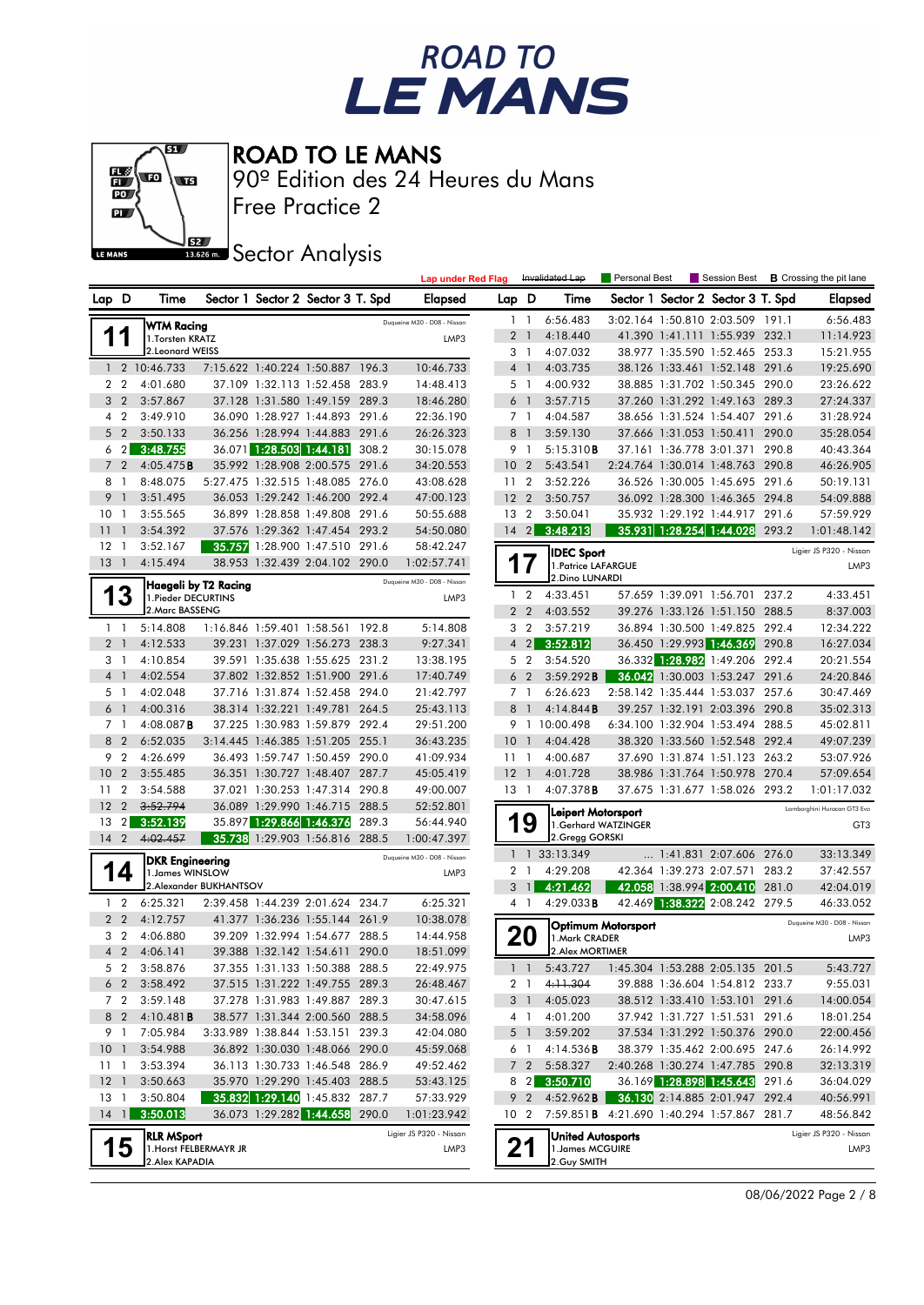



Free Practice 2 90º Edition des 24 Heures du Mans

**J**BEZ Sector Analysis

|                 |                |                              |                         |                                                                    |       | <b>Lap under Red Flag</b> |                 |                                  | Invalidated Lap                                    | Personal Best                    |                                                                    |       | Session Best <b>B</b> Crossing the pit lane |
|-----------------|----------------|------------------------------|-------------------------|--------------------------------------------------------------------|-------|---------------------------|-----------------|----------------------------------|----------------------------------------------------|----------------------------------|--------------------------------------------------------------------|-------|---------------------------------------------|
| Lap D           |                | Time                         |                         | Sector 1 Sector 2 Sector 3 T. Spd                                  |       | <b>Elapsed</b>            | Lap D           |                                  | Time                                               |                                  | Sector 1 Sector 2 Sector 3 T. Spd                                  |       | <b>Elapsed</b>                              |
| 1               |                | 1 13:48.435                  |                         | 1:37.810 1:57.811                                                  | 285.4 | 13:48.435                 |                 | 9 1                              | 8:33.743B                                          |                                  | 45.759 2:04.369 5:43.615 160.0                                     |       | 59:25.482                                   |
| 2 <sub>1</sub>  |                | 4:05.525                     |                         | 39.052 1:33.052 1:53.421 293.2                                     |       | 17:53.960                 | 10              | $\overline{1}$                   | 4:59.672                                           |                                  | 1:05.202 1:47.182 2:07.288 204.1                                   |       | 1:04:25.154                                 |
| $3-1$           |                | 4:06.295                     |                         | 37.807 1:32.664 1:55.824 292.4                                     |       | 22:00.255                 |                 |                                  | <b>COOL Racina</b>                                 |                                  |                                                                    |       | Ligier JS P320 - Nissan                     |
| 4 1             |                | 4:03.109                     |                         | 38.236 1:33.762 1:51.111 292.4                                     |       | 26:03.364                 |                 | 25                               | 1. Michael BENHAM                                  |                                  |                                                                    |       | LMP3                                        |
| 5               | $\overline{1}$ | 3:59.644                     |                         | 37.009 1:32.178 1:50.457 290.8                                     |       | 30:03.008                 |                 |                                  | 2.Duncan TAPPY                                     |                                  |                                                                    |       |                                             |
| 61              |                | 4:16.204B                    |                         | 37.354 1:32.844 2:06.006 291.6                                     |       | 34:19.212                 |                 | $1\quad1$                        | 6:00.543B                                          | 1:32.438 2:04.280 2:23.825 213.4 |                                                                    |       | 6:00.543                                    |
| 7               | $\overline{2}$ | 7:05.632                     |                         | 3:15.664 1:51.272 1:58.696 261.3                                   |       | 41:24.844                 |                 | 2 <sub>2</sub>                   | 6:13.929                                           |                                  | 2:48.261 1:35.250 1:50.418 277.4                                   |       | 12:14.472                                   |
| 8               | $\overline{2}$ | 3:54.846                     |                         | 37.200 1:29.716 1:47.930 293.2                                     |       | 45:19.690                 |                 | 3 <sub>2</sub>                   | 3:55.994                                           |                                  | 36.827 1:30.539 1:48.628 292.4                                     |       | 16:10.466                                   |
| 9               | $\overline{2}$ | 3:51.039                     |                         | 36.015 1:28.890 1:46.134 292.4                                     |       | 49:10.729                 |                 | 4 <sup>2</sup>                   | 3:52.063                                           |                                  | 36.419 1:29.606 1:46.038 291.6                                     |       | 20:02.529                                   |
| 10 <sub>2</sub> |                | 3:57.319                     |                         | 35.881 1:33.462 1:47.976 163.4                                     |       | 53:08.048                 |                 | $5 \quad 2$                      | 3:51.452                                           |                                  | 36.147 1:29.615 1:45.690 290.8                                     |       | 23:53.981                                   |
| 11              | $\overline{2}$ | 3:51.502                     |                         | 35.897 1:28.622 1:46.983 291.6                                     |       | 56:59.550                 |                 | 6 2                              | 3:56.822B                                          |                                  | 36.220 1:28.853 1:51.749 292.4                                     |       | 27:50.803                                   |
| 12 <sub>2</sub> |                | 3:57.262                     |                         | 36.070 1:28.769 1:52.423 292.4                                     |       | 1:00:56.812               | 8               | 7 <sub>1</sub><br>$\overline{1}$ | 5:44.301<br>3:57.864                               |                                  | 2:25.712 1:30.463 1:48.126 291.6<br>37.072 1:29.233 1:51.559 291.6 |       | 33:35.104<br>37:32.968                      |
|                 |                | <b>United Autosports</b>     |                         |                                                                    |       | Ligier JS P320 - Nissan   | 9               | $\overline{1}$                   | 3:58.075                                           |                                  | 36.711 1:29.440 1:51.924 292.4                                     |       | 41:31.043                                   |
| 22              |                | 2.Garnet PATTERSON           | 1. Andres LATORRE CANON |                                                                    |       | LMP3                      | 10 <sub>1</sub> |                                  | 3:53.107                                           |                                  | 36.866 1:28.837 1:47.404 290.8                                     |       | 45:24.150                                   |
| $1\quad 2$      |                | 4:43.618                     |                         | 1:06.529 1:44.647 1:52.442 183.4                                   |       | 4:43.618                  | 1111            |                                  | 3:52.226                                           |                                  | 37.249 1:28.522 1:46.455 291.6                                     |       | 49:16.376                                   |
| 2 <sub>2</sub>  |                | 3:55.899                     |                         | 36.999 1:32.879 1:46.021 278.1                                     |       | 8:39.517                  | $12-1$          |                                  | 3:52.842                                           |                                  | 36.814 1:29.196 1:46.832 290.8                                     |       | 53:09.218                                   |
| 3 <sub>2</sub>  |                | 3:59.754                     |                         | 36.089 1:31.799 1:51.866 293.2                                     |       | 12:39.271                 | 13              | $\overline{1}$                   | 3:56.343                                           |                                  | 36.765 1:28.338 1:51.240 292.4                                     |       | 57:05.561                                   |
| 4 <sup>2</sup>  |                | 3:51.626                     |                         | 35.679 1:29.735 1:46.212 292.4                                     |       | 16:30.897                 | $14-1$          |                                  | 4:19.555B                                          |                                  | 38.173 1:36.217 2:05.165 291.6                                     |       | 1:01:25.116                                 |
| 5 <sub>2</sub>  |                | 3:58.877B                    |                         | 36.416 1:29.549 1:52.912 291.6                                     |       | 20:29.774                 |                 |                                  |                                                    |                                  |                                                                    |       | Ligier JS P320 - Nissan                     |
| 6 <sub>2</sub>  |                | 5:55.914B                    |                         | 2:27.272 1:29.346 1:59.296 292.4                                   |       | 26:25.688                 |                 | 27                               | 24-7 Motorsport<br>1.Andrew FERGUSON               |                                  |                                                                    |       | LMP3                                        |
| 7 <sub>1</sub>  |                | 6:02.257                     |                         | 2:33.193 1:33.892 1:55.172 292.4                                   |       | 32:27.945                 |                 |                                  |                                                    | 2. Louis HAMILTON SMITH          |                                                                    |       |                                             |
| 8 1             |                | 4:06.248                     |                         | 38.234 1:34.597 1:53.417 269.1                                     |       | 36:34.193                 |                 | $1\quad 2$                       | 5:34.475 <b>B</b> 1:22.274 1:49.302 2:22.899 207.6 |                                  |                                                                    |       | 5:34.475                                    |
| 9               | $\overline{1}$ | 4:32.503                     |                         | 37.360 2:01.819 1:53.324 292.4                                     |       | 41:06.696                 |                 | 2 <sub>2</sub>                   | 6:01.139                                           |                                  | 2:24.155 1:41.821 1:55.163 204.5                                   |       | 11:35.614                                   |
| 10 <sub>1</sub> |                | 3:58.510                     |                         | 37.077 1:31.126 1:50.307 293.2                                     |       | 45:05.206                 |                 | 3 <sub>2</sub>                   | 4:02.867                                           |                                  | 37.673 1:33.765 1:51.429 255.7                                     |       | 15:38.481                                   |
| 11              | $\mathbf{1}$   | 3:59.765                     |                         | 37.838 1:30.981 1:50.946 293.2                                     |       | 49:04.971                 |                 | 4 2                              | 3:58.177                                           |                                  | 37.558 1:31.513 1:49.106 284.7                                     |       | 19:36.658                                   |
| $12-1$          |                | 3:58.183                     |                         | 36.774 1:31.354 1:50.055 292.4                                     |       | 53:03.154                 |                 | 5 <sub>2</sub>                   | 3:55.737                                           |                                  | 36.702 1:31.141 1:47.894 292.4                                     |       | 23:32.395                                   |
| $13-1$          |                | 4:01.241                     |                         | 37.019 1:31.562 1:52.660 288.5                                     |       | 57:04.395                 |                 | 6 <sub>2</sub>                   | 3:55.533                                           |                                  | 37.004 1:30.731 1:47.798                                           | 291.6 | 27:27.928                                   |
| $14-1$          |                | 4:04.511                     |                         | 38.301 1:34.560 1:51.650 286.2                                     |       | 1:01:08.906               |                 | 7 <sup>2</sup>                   | 4:04.982B                                          |                                  | 36.623 1:31.053 1:57.306 292.4                                     |       | 31:32.910                                   |
|                 |                | <b>United Autosports</b>     |                         |                                                                    |       | Ligier JS P320 - Nissan   |                 | 8 1                              | 6:35.575                                           |                                  | 3:00.903 1:39.981 1:54.691 291.6                                   |       | 38:08.485                                   |
| 23              |                | 1.John SCHAUERMAN            |                         |                                                                    |       | LMP3                      |                 | 9 1                              | 4:04.984                                           |                                  | 39.182 1:33.287 1:52.515 291.6                                     |       | 42:13.469                                   |
|                 |                | 2. Wayne BOYD                |                         |                                                                    |       | 19:55.102                 | 10 <sub>1</sub> |                                  | 4:09.026                                           |                                  | 38.829 1:31.937 1:58.260 286.2<br>38.396 1:31.893 1:54.538 292.4   |       | 46:22.495<br>50:27.322                      |
| 2 <sub>1</sub>  |                | 1 1 19:55.102<br>4:02.577    |                         | 1:39.270 1:58.486 233.7<br>38.349 1:32.451 1:51.777 292.4          |       | 23:57.679                 | 11<br>$12-1$    | $\overline{1}$                   | 4:04.827<br>4:07.632                               |                                  | 39.018 1:31.402 1:57.212 292.4                                     |       | 54:34.954                                   |
| 3 <sub>1</sub>  |                | 5:06.792                     |                         | 37.890 1:31.567 2:57.335 290.8                                     |       | 29:04.471                 | $13-1$          |                                  | 4:05.473                                           |                                  | 39.661 1:32.734 1:53.078 292.4                                     |       | 58:40.427                                   |
| 4 1             |                | 4:05.033                     |                         | 37.908 1:33.418 1:53.707 297.2                                     |       | 33:09.504                 | $14-1$          |                                  | 4:13.915                                           |                                  | 38.306 1:33.544 2:02.065 292.4                                     |       | 1:02:54.342                                 |
| 5 <sub>1</sub>  |                | 3:59.699                     |                         | 37.404 1:31.948 1:50.347 290.8                                     |       | 37:09.203                 |                 |                                  |                                                    |                                  |                                                                    |       | Ligier JS P320 - Nissan                     |
| 6 1             |                | 4:15.238                     |                         | 37.260 1:43.646 1:54.332 292.4                                     |       | 41:24.441                 |                 | 28                               | 1. Nick ADCOCK                                     | MV2S Forestier Racing            |                                                                    |       | LMP3                                        |
| 7 <sup>1</sup>  |                | $4:08.300$ <b>B</b>          |                         | 37.243 1:31.334 1:59.723 265.8                                     |       | 45:32.741                 |                 |                                  | 2.Emilien CARDE                                    |                                  |                                                                    |       |                                             |
|                 |                | 8 2 10:27.978                |                         | 7:10.139 1:30.212 1:47.627 292.4                                   |       | 56:00.719                 |                 |                                  | $1 \quad 1 \quad 14:43.663$                        |                                  | $\ldots$ 1:41.608 1:58.913 237.2                                   |       | 14:43.663                                   |
|                 |                | 9 2 3:48.331                 |                         | 35.552 1:28.563 1:44.216 285.4                                     |       | 59:49.050                 |                 |                                  | 2 1 4:10.703                                       |                                  | 39.913 1:34.789 1:56.001                                           | 290.8 | 18:54.366                                   |
|                 |                | 10 2 3:47.218                |                         | 35.844 1:27.988 1:43.386 301.3                                     |       | 1:03:36.268               |                 |                                  | 3 1 4:03.479                                       |                                  | 38.537 1:33.166 1:51.776 292.4                                     |       | 22:57.845                                   |
|                 |                | H24 Racing                   |                         |                                                                    |       | H <sub>24</sub>           |                 | 4 1                              | 4:01.666                                           |                                  | 38.017 1:32.348 1:51.301 293.2                                     |       | 26:59.511                                   |
|                 | 24             | 1.Stéphane RICHELMI          |                         |                                                                    |       | <b>INN</b>                |                 | 5 <sup>1</sup>                   | 3:59.741                                           |                                  | 37.746 1:31.521 1:50.474 292.4                                     |       | 30:59.252                                   |
|                 |                |                              |                         |                                                                    |       |                           |                 | 6 1                              | 3:59.333                                           |                                  | 37.799 1:31.593 1:49.941 291.6                                     |       | 34:58.585                                   |
|                 |                | $1 \quad 1 \quad 5:57.810$   |                         | 2:01.040 1:49.010 2:07.760 200.0                                   |       | 5:57.810                  |                 | 7 1                              | $4:08.409$ <b>B</b>                                |                                  | 38.303 1:31.768 1:58.338 292.4                                     |       | 39:06.994                                   |
|                 | 2 1            | 4:27.916                     |                         | 41.230 1:41.900 2:04.786 216.8                                     |       | 10:25.726                 |                 |                                  | 8 2 5:53.965                                       |                                  | 2:34.651 1:30.859 1:48.455 293.2                                   |       | 45:00.959                                   |
|                 |                | 3 1 10:56.099 <b>B</b>       |                         | 44.337 1:44.633 8:27.129 187.5                                     |       | 21:21.825                 |                 | 9 2                              | 3:51.419                                           |                                  | 35.875 1:29.469 1:46.075 291.6                                     |       | 48:52.378                                   |
|                 | 4 1            | 5:04.326                     |                         | 1:07.734 1:46.346 2:10.246 228.2                                   |       | 26:26.151                 |                 |                                  | 10 2 3:50.755                                      |                                  | 36.011 1:29.325 1:45.419 293.2                                     |       | 52:43.133                                   |
|                 |                | 5 1 4:14.916                 |                         | 39.704 1:37.950 1:57.262 213.8                                     |       | 30:41.067                 | 11 <sub>2</sub> |                                  | 3:54.739                                           |                                  | 35.889 1:32.300 1:46.550 289.3                                     |       | 56:37.872                                   |
|                 |                | $6$ 1 11:00.191 <b>B</b>     |                         | 46.525 1:58.071 8:15.595 172.3                                     |       | 41:41.258                 |                 |                                  | 12 2 3:51.238                                      |                                  | 35.735 1:29.538 1:45.965 291.6                                     |       | 1:00:29.110                                 |
|                 |                | 7 1 4:56.505<br>8 1 4:13.976 |                         | 1:06.055 1:42.398 2:08.052 201.5<br>39.615 1:37.729 1:56.632 221.2 |       | 46:37.763<br>50:51.739    |                 |                                  |                                                    |                                  |                                                                    |       |                                             |
|                 |                |                              |                         |                                                                    |       |                           |                 |                                  |                                                    |                                  |                                                                    |       |                                             |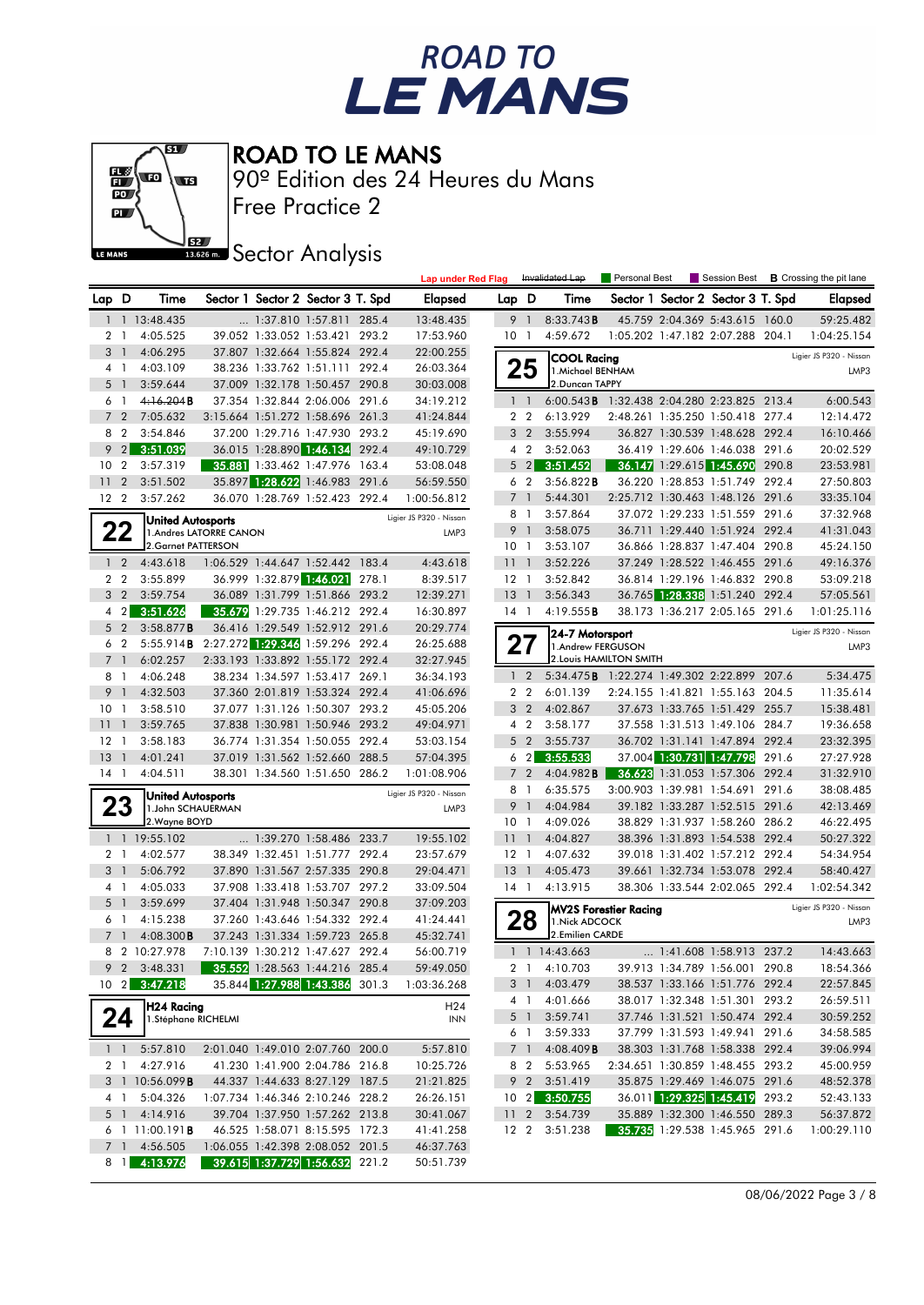



Free Practice 2 90º Edition des 24 Heures du Mans

**J**BEZ Sector Analysis

|    |                 |                                                 |                              |                          |                                                                    | <b>Lap under Red Flag</b> |                         |                                  | Invalidated Lap | Personal Best                           |                                  |                                                                  | Session Best <b>B</b> Crossing the pit lane |                         |
|----|-----------------|-------------------------------------------------|------------------------------|--------------------------|--------------------------------------------------------------------|---------------------------|-------------------------|----------------------------------|-----------------|-----------------------------------------|----------------------------------|------------------------------------------------------------------|---------------------------------------------|-------------------------|
|    | Lap D           | Time                                            |                              |                          | Sector 1 Sector 2 Sector 3 T. Spd                                  |                           | Elapsed                 | Lap D                            |                 | Time                                    |                                  | Sector 1 Sector 2 Sector 3 T. Spd                                |                                             | <b>Elapsed</b>          |
|    |                 |                                                 | <b>MV2S Forestier Racing</b> |                          |                                                                    |                           | Ligier JS P320 - Nissan |                                  | 2 <sub>2</sub>  | 3:56.501                                |                                  | 36.429 1:32.888 1:47.184 291.6                                   |                                             | 15:31.256               |
|    | 29              | 1. Louis ROUSSET                                |                              |                          |                                                                    |                           | LMP3                    |                                  | 3 <sub>2</sub>  | 3:52.751                                |                                  | 36.418 1:29.164 1:47.169 293.2                                   |                                             | 19:24.007               |
|    |                 | 2. Jérome DE SADELEER                           |                              |                          |                                                                    |                           |                         |                                  | 4 <sup>2</sup>  | 3:49.836                                |                                  | 36.645 1:28.586 1:44.605                                         | 288.5                                       | 23:13.843               |
|    | 1 <sub>2</sub>  | 4:37.345                                        |                              |                          | 1:03.611 1:40.392 1:53.342 259.4                                   |                           | 4:37.345                |                                  | 5 <sub>2</sub>  | 4:02.130B                               |                                  | 36.406 1:28.779 1:56.945 294.8                                   |                                             | 27:15.973               |
|    | 2 <sub>2</sub>  | 4:05.226                                        |                              |                          | 40.019 1:35.630 1:49.577 235.2                                     |                           | 8:42.571                | 6 1                              |                 | 6:00.966                                |                                  | 2:34.956 1:33.794 1:52.216 254.5                                 |                                             | 33:16.939               |
|    | 3 <sub>2</sub>  | 3:58.273                                        |                              |                          | 36.770 1:33.209 1:48.294 286.2                                     |                           | 12:40.844               | 7 <sub>1</sub>                   |                 | 4:01.617                                |                                  | 38.598 1:31.507 1:51.512 293.2                                   |                                             | 37:18.556               |
|    | 4 2             | 4:06.890                                        |                              |                          | 37.700 1:32.959 1:56.231 292.4                                     |                           | 16:47.734               | 8 1                              |                 | 4:03.909                                |                                  | 37.668 1:34.337 1:51.904 290.0                                   |                                             | 41:22.465               |
|    | 5 <sub>2</sub>  | 3:52.049                                        |                              |                          | 36.368 1:29.374 1:46.307 293.2                                     |                           | 20:39.783               | 9 <sub>1</sub>                   |                 | 4:01.305                                |                                  | 37.120 1:30.965 1:53.220 290.8                                   |                                             | 45:23.770               |
|    | $6\quad2$       | 3:50.903                                        |                              | 36.028 1:28.970 1:45.905 |                                                                    | 291.6                     | 24:30.686               | 10 <sub>1</sub>                  |                 | 3:57.241                                |                                  | 37.223 1:30.454 1:49.564 281.0                                   |                                             | 49:21.011               |
|    | 7 <sub>2</sub>  | 4:05.189B                                       |                              |                          | 38.181 1:29.119 1:57.889 292.4                                     |                           | 28:35.875               | 11 <sub>1</sub>                  |                 | 3:54.375                                |                                  | 36.652 1:29.498 1:48.225 290.0                                   |                                             | 53:15.386               |
|    | 8 1             | 6:18.639                                        |                              |                          | 2:58.939 1:30.934 1:48.766 285.4                                   |                           | 34:54.514               | $12-1$                           |                 | 4:01.075                                |                                  | 36.724 1:30.739 1:53.612 290.8                                   |                                             | 57:16.461               |
| 9  | -1              | 3:55.367                                        |                              |                          | 37.188 1:30.417 1:47.762 292.4                                     |                           | 38:49.881               | $13-1$                           |                 | 3:58.681                                |                                  | 36.354 1:29.115 1:53.212 291.6                                   |                                             | 1:01:15.142             |
|    | 10 <sub>1</sub> | 3:55.757                                        |                              |                          | 36.781 1:30.856 1:48.120 258.2                                     |                           | 42:45.638               |                                  |                 | <b>Team Virage</b>                      |                                  |                                                                  |                                             | Ligier JS P320 - Nissan |
| 11 | $\overline{1}$  | 3:55.334                                        |                              |                          | 36.097 1:28.777 1:50.460 290.8                                     |                           | 46:40.972               |                                  | 33              | 1.Rob HODES                             |                                  |                                                                  |                                             | LMP3                    |
|    | $12-1$          | 3:58.605                                        |                              |                          | 37.388 1:31.289 1:49.928 260.0                                     |                           | 50:39.577               |                                  |                 | 2.lan RODRIGUEZ                         |                                  |                                                                  |                                             |                         |
| 13 | $\overline{1}$  | 3:54.401                                        |                              |                          | 35.703 1:29.181 1:49.517 291.6                                     |                           | 54:33.978               | $1\quad 2$                       |                 | 4:48.763                                | 1:08.556 1:47.898 1:52.309 197.8 |                                                                  |                                             | 4:48.763                |
|    | 14 1            | $4:08.362$ <b>B</b>                             |                              |                          | 36.215 1:28.776 2:03.371 292.4                                     |                           | 58:42.340               |                                  | 2 <sub>2</sub>  | 4:01.376                                |                                  | 39.215 1:34.179 1:47.982 258.2                                   |                                             | 8:50.139                |
|    |                 |                                                 | Frikadelli Racing Team       |                          |                                                                    |                           | Ligier JS P320 - Nissan | 3 <sub>2</sub>                   |                 | 3:58.674                                |                                  | 36.303 1:31.224 1:51.147 285.4                                   |                                             | 12:48.813               |
|    | <b>30</b>       | 1.Klaus ABBELEN                                 |                              |                          |                                                                    |                           | LMP3                    | 4 <sub>2</sub>                   |                 | 3:50.618                                |                                  | 35.832 1:29.394 1:45.392 290.8                                   |                                             | 16:39.431               |
|    |                 | 2. Felipe LASER                                 |                              |                          |                                                                    |                           |                         | 5 <sub>2</sub>                   |                 | 3:54.385                                |                                  | 38.952 1:30.042 1:45.391                                         | 289.3                                       | 20:33.816               |
|    |                 | 1 1 12:13.545                                   |                              |                          | 7:50.285 1:57.854 2:25.406 205.3                                   |                           | 12:13.545               | 6 <sub>2</sub>                   |                 | 3:52.110                                |                                  | 35.731 1:28.655 1:47.724 289.3                                   |                                             | 24:25.926               |
|    | 2 <sub>1</sub>  | 4:39.707                                        |                              |                          | 46.152 1:43.442 2:10.113 228.7                                     |                           | 16:53.252               | 7 <sub>2</sub>                   |                 | 4:03.634B                               |                                  | 36.006 1:29.505 1:58.123 287.7                                   |                                             | 28:29.560               |
|    | 3 <sup>1</sup>  | 4:20.679                                        |                              |                          | 42.989 1:36.404 2:01.286 280.3                                     |                           | 21:13.931               | 8 2                              |                 | 7:19.575B                               | 3:59.121 1:29.218 1:51.236 290.0 |                                                                  |                                             | 35:49.135               |
|    | 4 1             | 4:13.949                                        |                              |                          | 40.469 1:35.655 1:57.825 291.6                                     |                           | 25:27.880               | 9 1                              |                 | 6:51.826                                | 3:27.607 1:33.943 1:50.276 268.4 |                                                                  |                                             | 42:40.961               |
|    | 5 <sub>1</sub>  | 4:09.719                                        |                              |                          | 40.137 1:33.235 1:56.347 291.6                                     |                           | 29:37.599               | 10 <sub>1</sub>                  |                 | 3:58.710                                |                                  | 37.068 1:31.148 1:50.494 275.3                                   |                                             | 46:39.671               |
|    | 6 1             | $4:23.068$ B                                    |                              |                          | 39.899 1:34.480 2:08.689 292.4                                     |                           | 34:00.667               | 111                              |                 | 4:03.880                                |                                  | 37.931 1:32.911 1:53.038 281.7                                   |                                             | 50:43.551               |
|    | 7 <sup>2</sup>  | 7:03.118                                        |                              |                          | 3:00.313 2:11.495 1:51.310 290.8                                   |                           | 41:03.785               | $12-1$                           |                 | 3:56.756                                |                                  | 37.080 1:31.097 1:48.579 286.9                                   |                                             | 54:40.307               |
|    | 8 2             | 3:53.480                                        |                              |                          | 36.384 1:30.228 1:46.868 290.0                                     |                           | 44:57.265               | $13-1$                           |                 | 4:01.668                                |                                  | 37.045 1:31.523 1:53.100 269.8                                   |                                             | 58:41.975               |
|    | 9 <sub>2</sub>  | 3:51.777                                        |                              |                          | 35.824 1:29.005 1:46.948 291.6                                     |                           | 48:49.042               | $14-1$                           |                 | 4:13.482B                               |                                  | 36.998 1:31.816 2:04.668 273.2                                   |                                             | 1:02:55.457             |
| 10 | $\overline{2}$  | 3:51.011                                        |                              |                          | 36.126 1:28.883 1:46.002 288.5                                     |                           | 52:40.053               |                                  |                 | <b>Team WRT</b>                         |                                  |                                                                  |                                             | Audi R8 LMS GT3 EVO II  |
| 11 |                 | 2 3:50.161                                      |                              |                          | 35.589 1:29.358 1:45.214 291.6                                     |                           | 56:30.214               |                                  | 34              | 1. Maxime ROBIN                         |                                  |                                                                  |                                             | GT <sub>3</sub>         |
|    | 12 <sub>2</sub> | 3:50.166                                        |                              |                          | 35.927 1:28.996 1:45.243 291.6                                     |                           | 1:00:20.380             |                                  |                 | 2.Arnold ROBIN                          |                                  |                                                                  |                                             |                         |
|    |                 | <b>AF Corse</b>                                 |                              |                          |                                                                    |                           | Ligier JS P320 - Nissan | $1\quad 2$                       |                 | 5:34.209                                | 1:42.583 1:50.058 2:01.568 203.0 |                                                                  |                                             | 5:34.209                |
|    | 31              | 1.Mark KVAMME<br>2.Trenton ESTEP                |                              |                          |                                                                    |                           | LMP3                    |                                  | 2 <sub>2</sub>  | 4:13.656                                |                                  | 41.099 1:39.459 1:53.098 236.2                                   |                                             | 9:47.865                |
|    | $1\quad 2$      |                                                 |                              |                          |                                                                    |                           |                         | 3 <sub>2</sub>                   |                 | 4:02.705                                |                                  | 38.327 1:33.342 1:51.036 289.3                                   |                                             | 13:50.570               |
|    | 2 <sub>2</sub>  | 5:44.094<br>4:19.618B                           |                              |                          | 1:57.489 1:42.108 2:04.497 233.1                                   |                           | 5:44.094<br>10:03.712   | 4 <sup>2</sup><br>5 <sub>2</sub> |                 | 4:01.570<br>4:01.336                    |                                  | 37.905 1:32.503 1:51.162 283.2                                   |                                             | 17:52.140               |
|    | 3 <sub>2</sub>  | 5:49.056                                        |                              |                          | 40.556 1:36.612 2:02.450 249.8<br>2:23.452 1:34.596 1:51.008 253.3 |                           | 15:52.768               | 6 <sub>2</sub>                   |                 | 4:00.734                                |                                  | 37.942 1:32.934 1:50.460 291.6<br>37.622 1:32.080 1:51.032 290.8 |                                             | 21:53.476<br>25:54.210  |
|    | 4 2             | 3:57.775                                        |                              |                          | 36.796 1:30.832 1:50.147 294.0                                     |                           | 19:50.543               | 7 <sub>2</sub>                   |                 | $4:10.508$ <b>B</b>                     |                                  | 38.682 1:32.301 1:59.525 288.5                                   |                                             | 30:04.718               |
|    | 5 2             | 3:52.728                                        |                              |                          | 36.285 1:29.663 1:46.780 292.4                                     |                           | 23:43.271               | 8 1                              |                 | 5:52.802                                | 2:27.886 1:33.747 1:51.169 283.9 |                                                                  |                                             | 35:57.520               |
|    |                 | 623:51.017                                      |                              |                          | 35.877 1:29.251 1:45.889 292.4                                     |                           | 27:34.288               |                                  |                 | 9 1 4:46.753                            |                                  | 37.638 2:12.840 1:56.275 286.2                                   |                                             | 40:44.273               |
|    | 7 <sub>2</sub>  | 3:52.686                                        |                              |                          | 35.850 1:29.199 1:47.637 293.2                                     |                           | 31:26.974               | 10 <sub>1</sub>                  |                 | 3:58.701                                |                                  | 37.389 1:31.496 1:49.816 288.5                                   |                                             | 44:42.974               |
|    | 8 2             | 3:58.126B                                       |                              |                          | 35.961 1:29.090 1:53.075 291.6                                     |                           | 35:25.100               | $11-1$                           |                 | 3:58.773                                |                                  | 37.382 1:31.705 1:49.686 284.7                                   |                                             | 48:41.747               |
|    | 9 1             | 6:28.644                                        |                              |                          | 3:01.290 1:34.061 1:53.293 290.8                                   |                           | 41:53.744               | $12-1$                           |                 | 3:59.977                                |                                  | 37.426 1:32.225 1:50.326 285.4                                   |                                             | 52:41.724               |
|    | 10 <sub>1</sub> | 4:05.184                                        |                              |                          | 38.120 1:33.495 1:53.569 293.2                                     |                           | 45:58.928               | $13-1$                           |                 | 3:59.771                                |                                  | 37.063 1:32.576 1:50.132 286.9                                   |                                             | 56:41.495               |
|    | $11 \quad 1$    | 4:09.617                                        |                              |                          | 39.208 1:32.720 1:57.689 293.2                                     |                           | 50:08.545               | $14$ $1$                         |                 | 3:58.628                                |                                  | 37.005 1:31.736 1:49.887 290.0                                   |                                             | 1:00:40.123             |
|    | $12-1$          | 4:04.811                                        |                              |                          | 38.296 1:32.642 1:53.873 291.6                                     |                           | 54:13.356               |                                  |                 |                                         |                                  |                                                                  |                                             |                         |
|    | $13-1$          | 4:04.379                                        |                              |                          | 38.082 1:32.182 1:54.115 276.0                                     |                           | 58:17.735               | 37                               |                 | <b>CD Sport</b>                         |                                  |                                                                  |                                             | Ligier JS P320 - Nissan |
|    | $14-1$          | 4:21.794B                                       |                              |                          | 37.439 1:32.640 2:11.715 294.0                                     |                           | 1:02:39.529             |                                  |                 | 1. Fabien MICHAL<br>2. Grégory GUILVERT |                                  |                                                                  |                                             | LMP3                    |
|    |                 |                                                 |                              |                          |                                                                    |                           | Ligier JS P320 - Nissan |                                  | $1\quad 2$      | 5:35.249                                |                                  | 1:34.288 1:59.109 2:01.852 183.7                                 |                                             | 5:35.249                |
|    | 32              | <b>United Autosports</b><br>1. Daniel SCHNEIDER |                              |                          |                                                                    |                           | LMP3                    |                                  | 2 <sub>2</sub>  | 4:11.462                                |                                  | 40.486 1:38.665 1:52.311 234.2                                   |                                             | 9:46.711                |
|    |                 | 2.Andrew MEYRICK                                |                              |                          |                                                                    |                           |                         |                                  | 3 <sub>2</sub>  | 4:00.366                                |                                  | 37.323 1:31.937 1:51.106 290.0                                   |                                             | 13:47.077               |
|    |                 | 1 2 11:34.755                                   |                              |                          | 8:11.213 1:33.684 1:49.858 268.4                                   |                           | 11:34.755               |                                  | 4 <sup>2</sup>  | 3:56.734                                |                                  | 36.857 1:30.775 1:49.102 291.6                                   |                                             | 17:43.811               |

08/06/2022 Page 4 / 8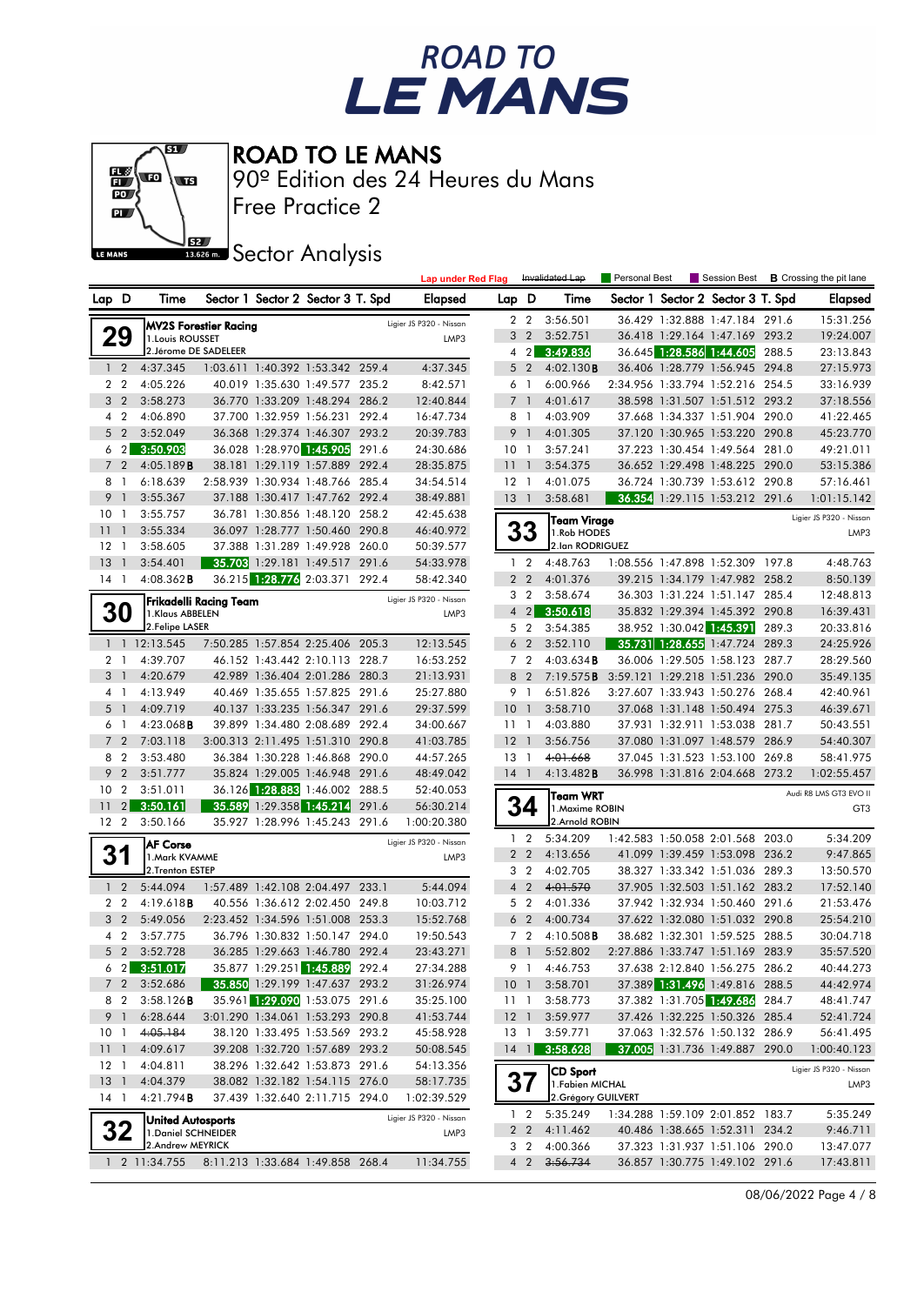



Free Practice 2 90º Edition des 24 Heures du Mans

**J**BEZ Sector Analysis

|                 |                |                                                       |                        |                                   | <b>Lap under Red Flag</b> |                 |                | Invalidated Lap                   | Personal Best              |                                   |       | Session Best <b>B</b> Crossing the pit lane |
|-----------------|----------------|-------------------------------------------------------|------------------------|-----------------------------------|---------------------------|-----------------|----------------|-----------------------------------|----------------------------|-----------------------------------|-------|---------------------------------------------|
| Lap D           |                | Time                                                  |                        | Sector 1 Sector 2 Sector 3 T. Spd | Elapsed                   | Lap D           |                | Time                              |                            | Sector 1 Sector 2 Sector 3 T. Spd |       | Elapsed                                     |
|                 | 5 2            | 3:57.165                                              |                        | 36.734 1:30.296 1:50.135 291.6    | 21:40.976                 |                 | 7 1            | 4:04.110                          |                            | 38.424 1:33.480 1:52.206 285.4    |       | 32:32.491                                   |
| 6               | $\overline{2}$ | 4:06.935                                              |                        | 39.678 1:31.261 1:55.996 273.9    | 25:47.911                 | 8               | $\overline{1}$ | 4:15.738B                         |                            | 38.397 1:35.469 2:01.872 281.0    |       | 36:48.229                                   |
|                 | 7 <sub>2</sub> | 4:05.495B                                             |                        | 36.751 1:29.992 1:58.752 292.4    | 29:53.406                 |                 | 9 2            | 7:05.083                          |                            | 3:31.600 1:38.116 1:55.367 255.1  |       | 43:53.312                                   |
|                 | 8 1            | 8:17.384                                              |                        | 4:50.599 1:34.512 1:52.273 290.8  | 38:10.790                 | 10 <sub>2</sub> |                | 4:05.558                          |                            | 38.241 1:33.072 1:54.245 282.5    |       | 47:58.870                                   |
| 9 1             |                | 3:56.201                                              |                        | 37.151 1:30.947 1:48.103 291.6    | 42:06.991                 | 11              | $\overline{2}$ | 4:02.460                          |                            | 37.643 1:32.947 1:51.870 285.4    |       | 52:01.330                                   |
| 10              | $\overline{1}$ | 3:58.874                                              |                        | 37.037 1:29.589 1:52.248 291.6    | 46:05.865                 | $12 \quad 2$    |                | 4:05.196                          |                            | 37.428 1:32.910 1:54.858 283.2    |       | 56:06.526                                   |
| $11-1$          |                | 3:59.623                                              |                        | 36.470 1:29.715 1:53.438 291.6    | 50:05.488                 |                 | $13 \quad 2$   | 4:01.855                          |                            | 37.553 1:32.795 1:51.507 283.9    |       | 1:00:08.381                                 |
| $12-1$          |                | 3:53.405                                              |                        | 36.320 1:29.768 1:47.317 290.8    | 53:58.893                 |                 |                |                                   |                            |                                   |       | Porsche 911 GT3 R                           |
| $13-1$          |                | 3:52.904                                              |                        | 35.996 1:29.624 1:47.284 291.6    | 57:51.797                 |                 | 46             | EBIMotors<br>1. Emanuele BUSNELLI |                            |                                   |       | GT <sub>3</sub>                             |
| $14$ 1          |                | 3:51.985                                              |                        | 35.959 1:29.357 1:46.669 291.6    | 1:01:43.782               |                 |                | 2. Fabio BABINI                   |                            |                                   |       |                                             |
|                 |                | <b>GRAFF Racing</b>                                   |                        |                                   | Ligier JS P320 - Nissan   |                 |                | 1 2 14:51.166                     |                            | 1:44.540 2:04.647 215.1           |       | 14:51.166                                   |
| 40              |                | 1. Luis SANJUAN                                       |                        |                                   | LMP3                      |                 | 2 <sub>2</sub> | 4:06.589                          |                            | 39.255 1:33.914 1:53.420 283.9    |       | 18:57.755                                   |
|                 |                | 2. Théo VAUCHER                                       |                        |                                   |                           |                 |                | $3 \quad 2 \quad 4:01.611$        |                            | 38.143 1:32.913 1:50.555 287.7    |       | 22:59.366                                   |
|                 | $1\quad$       | 6:24.443                                              |                        | 2:16.817 1:55.788 2:11.838 169.0  | 6:24.443                  |                 | 4 <sup>2</sup> | 4:09.519B                         |                            | 37.634 1:32.417 1:59.468 286.2    |       | 27:08.885                                   |
|                 | 2 <sub>1</sub> | 4:18.902                                              |                        | 41.719 1:38.560 1:58.623 224.9    | 10:43.345                 |                 | 5 1            | 6:59.536                          |                            | 3:25.607 1:39.144 1:54.785 264.5  |       | 34:08.421                                   |
|                 | 31             | 4:10.949                                              |                        | 39.080 1:34.609 1:57.260 293.2    | 14:54.294                 |                 | 6 1            | 4:07.080                          |                            | 38.362 1:32.904 1:55.814 286.2    |       | 38:15.501                                   |
|                 | 4 1            | 4:04.309                                              |                        | 38.164 1:32.747 1:53.398 294.0    | 18:58.603                 |                 | 7 <sup>1</sup> | 4:06.431                          |                            | 38.894 1:33.629 1:53.908 284.7    |       | 42:21.932                                   |
|                 | 5 <sub>1</sub> | 4:04.859                                              |                        | 39.219 1:32.876 1:52.764 294.0    | 23:03.462                 |                 | 8 1            | 4:05.711                          |                            | 38.457 1:33.150 1:54.104 284.7    |       | 46:27.643                                   |
|                 | 6 1            | 4:01.196                                              |                        | 37.256 1:31.231 1:52.709 291.6    | 27:04.658                 |                 | 9 1            | 4:03.917                          |                            | 38.465 1:32.990 1:52.462 284.7    |       | 50:31.560                                   |
|                 | 7 1            | $4:07.867$ B                                          |                        | 37.145 1:31.636 1:59.086 294.0    | 31:12.525                 | 10 <sub>1</sub> |                | 4:05.606                          |                            | 38.798 1:33.569 1:53.239 245.9    |       | 54:37.166                                   |
|                 | 8 2            | 6:02.560                                              |                        | 2:39.762 1:32.516 1:50.282 293.2  | 37:15.085                 | $11-1$          |                | 4:06.271                          |                            | 38.957 1:33.533 1:53.781 284.7    |       | 58:43.437                                   |
|                 | 9 <sub>2</sub> | 4:00.708                                              |                        | 37.951 1:33.556 1:49.201 292.4    | 41:15.793                 | $12-1$          |                | 4:11.247                          |                            | 39.188 1:32.937 1:59.122 284.7    |       | 1:02:54.684                                 |
| 10 <sub>2</sub> |                | 3:58.164                                              |                        | 36.865 1:31.101 1:50.198 290.8    | 45:13.957                 |                 |                | <b>AF Corse</b>                   |                            |                                   |       | Ferrari 488 GT3                             |
| 11 <sub>2</sub> |                | 3:55.050                                              |                        | 37.172 1:30.464 1:47.414 292.4    | 49:09.007                 | 51              |                |                                   | 1. Marcos VIVIAN DE LA PED |                                   |       | GT <sub>3</sub>                             |
| 12 <sub>2</sub> |                | 3:54.517                                              |                        | 36.274 1:30.190 1:48.053 289.3    | 53:03.524                 |                 |                | 2.Luke DAVENPORT                  |                            |                                   |       |                                             |
|                 |                | 13 2 3:54.071                                         |                        | 36.991 1:29.917 1:47.163 293.2    | 56:57.595                 |                 | $1\quad 2$     | 4:46.523                          |                            | 1:02.062 1:43.832 2:00.629 278.1  |       | 4:46.523                                    |
| $14^{2}$        |                | $4:03.667$ <b>B</b>                                   |                        | 36.242 1:29.843 1:57.582 293.2    | 1:01:01.262               |                 | 2 <sub>2</sub> | 4:14.727                          |                            | 41.125 1:38.453 1:55.149 248.1    |       | 9:01.250                                    |
|                 |                |                                                       | Racing Spirit of Leman |                                   | Ligier JS P320 - Nissan   |                 | $3 \quad 2$    | 4:10.056                          |                            | 39.285 1:36.773 1:53.998 273.2    |       | 13:11.306                                   |
|                 | 43             | 1. Jacques WOLFF                                      |                        |                                   | LMP3                      |                 | 4 <sup>2</sup> | 4:14.153B                         |                            | 38.367 1:34.587 2:01.199          | 283.2 | 17:25.459                                   |
|                 |                | 2. Josh SKELTON                                       |                        |                                   |                           |                 | 5 1            | 6:28.674                          |                            | 2:41.420 1:41.972 2:05.282 272.5  |       | 23:54.133                                   |
|                 | $1\quad$       | 4:55.436                                              |                        | 1:10.217 1:47.951 1:57.268 187.2  | 4:55.436                  |                 | 6 1            | 4:23.622                          |                            | 41.686 1:38.583 2:03.353 283.9    |       | 28:17.755                                   |
|                 | 2 <sub>1</sub> | 4:07.416                                              |                        | 40.464 1:35.563 1:51.389 287.7    | 9:02.852                  |                 | 7 <sup>1</sup> | 4:24.115                          |                            | 42.518 1:38.972 2:02.625 287.7    |       | 32:41.870                                   |
|                 | 3 1            | 4:00.913                                              |                        | 38.729 1:32.386 1:49.798 273.2    | 13:03.765                 |                 | 8 1            | 4:17.476                          |                            | 40.538 1:36.855 2:00.083 283.9    |       | 36:59.346                                   |
|                 | 4 1            | 3:58.340                                              |                        | 37.678 1:32.026 1:48.636 279.5    | 17:02.105                 |                 | 9 <sub>1</sub> | 4:34.584                          |                            | 40.224 1:51.411 2:02.949 281.7    |       | 41:33.930                                   |
|                 | 5 1            | 3:57.436                                              |                        | 36.949 1:31.323 1:49.164 288.5    | 20:59.541                 | 10 <sub>1</sub> |                | 4:15.965                          |                            | 40.386 1:36.233 1:59.346 278.1    |       | 45:49.895                                   |
|                 | 6 <sup>1</sup> | 3:56.103                                              |                        | 37.344 1:31.171 1:47.588 283.9    | 24:55.644                 | 11 <sub>1</sub> |                | 4:19.508                          |                            | 40.145 1:36.892 2:02.471 279.5    |       | 50:09.403                                   |
|                 | 7 1            | 4:13.175B                                             |                        | 36.726 1:33.416 2:03.033 283.2    | 29:08.819                 | $12-1$          |                | 4:11.752                          |                            | 39.784 1:35.071 1:56.897 283.9    |       | 54:21.155                                   |
|                 | 8 2            | 6:08.894                                              |                        | 2:39.291 1:37.097 1:52.506 247.0  | 35:17.713                 | 13              | $\overline{1}$ | 4:12.715                          |                            | 40.077 1:36.107 1:56.531 281.0    |       | 58:33.870                                   |
|                 | 9 <sub>2</sub> | 3:54.865                                              |                        | 36.937 1:30.221 1:47.707 291.6    | 39:12.578                 | 14 1            |                | 4:19.232                          |                            | 39.993 1:36.026 2:03.213 282.5    |       | 1:02:53.102                                 |
|                 |                | 10 2 3:47.370                                         |                        | 35.773 1:28.035 1:43.562 292.4    | 42:59.948                 |                 |                | Spirit of Race                    |                            |                                   |       | Ferrari 488 GT3                             |
|                 |                | $11 \quad 2 \quad 3:46.411$                           |                        | 35.444 1:27.681 1:43.286 291.6    | 46:46.359                 |                 |                | $52$ 1. Hugo DELACOUR             |                            |                                   |       | GT3                                         |
|                 |                | 12 2 3:51.976                                         |                        | 35.424 1:29.252 1:47.300 291.6    | 50:38.335                 |                 |                | 2. Cedric SBIRRAZZUOLI            |                            |                                   |       |                                             |
|                 |                | 13 2 3:47.486                                         |                        | 35.531 1:27.774 1:44.181 291.6    | 54:25.821                 |                 |                | $1 \quad 1 \quad 6:09.128$        |                            | 2:12.031 1:53.754 2:03.343 227.7  |       | 6:09.128                                    |
|                 |                | 14 2 4:03.276 <b>8 35.326</b> 1:28.637 1:59.313 292.4 |                        |                                   | 58:29.097                 |                 |                | 2 1 4:17.118                      |                            | 40.330 1:38.174 1:58.614 274.6    |       | 10:26.246                                   |
|                 |                | <b>GMB Motorsport</b>                                 |                        |                                   | Honda NSX GT3             |                 | 3 1            | 4:17.610                          |                            | 43.022 1:36.313 1:58.275 293.2    |       | 14:43.856                                   |
| 44              |                | 1. Gustav BIRCH                                       |                        |                                   | GT3                       |                 |                | 4 1 4:11.767                      |                            | 41.032 1:35.057 1:55.678 274.6    |       | 18:55.623                                   |
|                 |                | 2. Jens MØLLER                                        |                        |                                   |                           |                 | 5 1            | 4:08.171                          |                            | 38.760 1:34.035 1:55.376 292.4    |       | 23:03.794                                   |
|                 | $1\quad1$      | 5:36.218B 1:31.733 1:47.374 2:17.111 216.4            |                        |                                   | 5:36.218                  |                 | 6 1            | 4:06.602                          |                            | 38.666 1:33.517 1:54.419 290.8    |       | 27:10.396                                   |
|                 |                | 2 1 6:10.286                                          |                        | 2:23.110 1:46.512 2:00.664 222.6  | 11:46.504                 |                 | 7 <sup>1</sup> | 4:14.971B                         |                            | 38.532 1:33.370 2:03.069 283.9    |       | 31:25.367                                   |
|                 |                | 3 1 4:18.273<br>4 1 4:09.598                          |                        | 42.398 1:38.366 1:57.509 238.3    | 16:04.777                 |                 | 8 1            | 5:59.536                          |                            | 2:31.367 1:34.041 1:54.128 290.8  |       | 37:24.903                                   |
|                 |                |                                                       |                        | 39.682 1:35.409 1:54.507 282.5    | 20:14.375                 |                 | 9 1            | 4:04.183                          |                            | 37.905 1:32.146 1:54.132 286.2    |       | 41:29.086                                   |
|                 |                | 5 1 4:07.175                                          |                        | 38.827 1:34.954 1:53.394 283.2    | 24:21.550                 | 10 <sub>1</sub> |                | 4:01.464                          |                            | 37.594 1:32.875 1:50.995 296.4    |       | 45:30.550                                   |
|                 | 6 1            | 4:06.831                                              |                        | 38.553 1:33.880 1:54.398 283.2    | 28:28.381                 | 111             |                | 4:02.364                          |                            | 38.003 1:32.248 1:52.113 284.7    |       | 49:32.914                                   |

08/06/2022 Page 5 / 8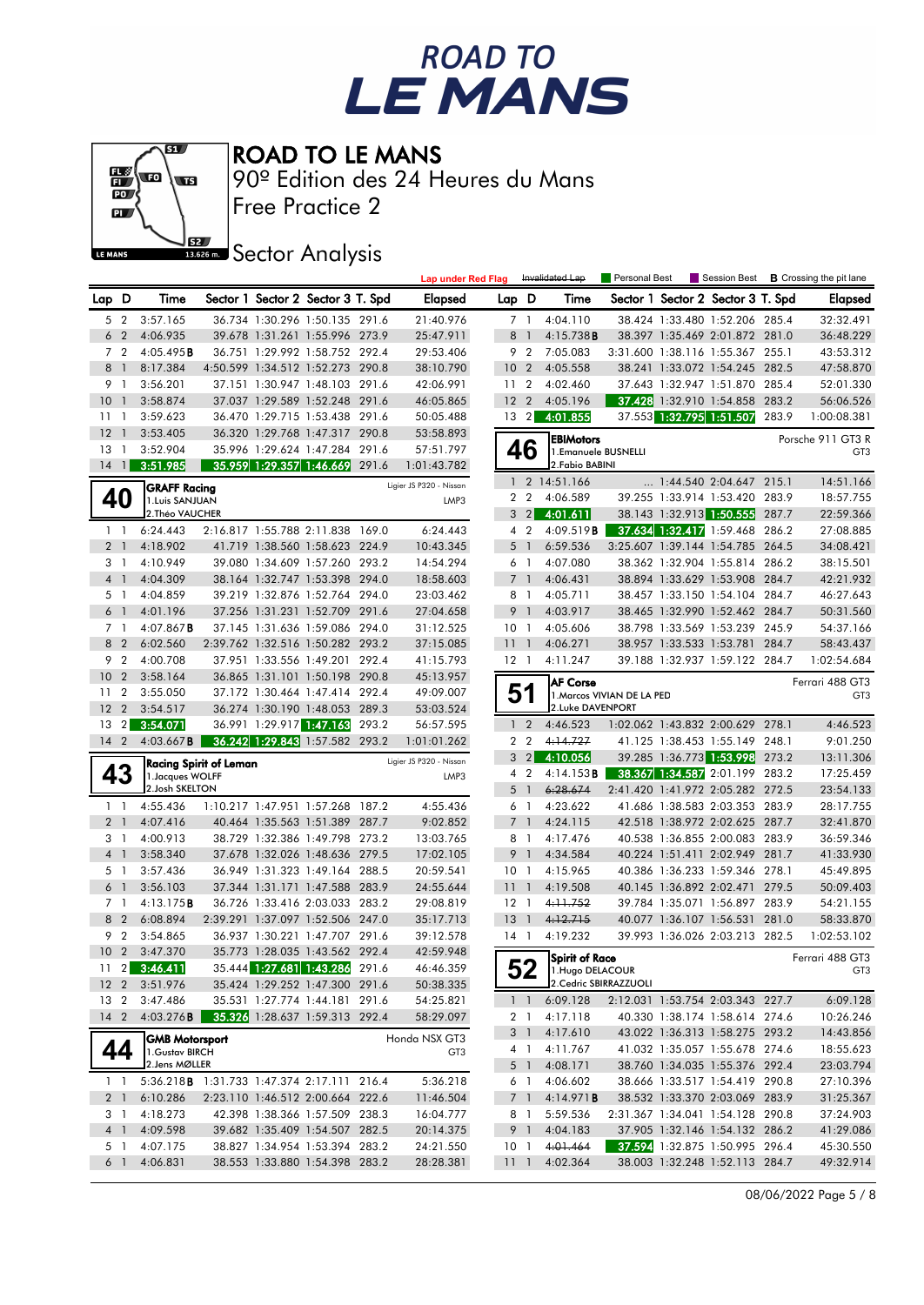



Free Practice 2 90º Edition des 24 Heures du Mans

**Sector Analysis** 

|                     |                                  |                                            |                                  |                                                                    | <b>Lap under Red Flag</b>        |                 |                               | Invalidated Lap                    | Personal Best |                   | Session Best                                                       |       | <b>B</b> Crossing the pit lane     |
|---------------------|----------------------------------|--------------------------------------------|----------------------------------|--------------------------------------------------------------------|----------------------------------|-----------------|-------------------------------|------------------------------------|---------------|-------------------|--------------------------------------------------------------------|-------|------------------------------------|
|                     | Lap D                            | Time                                       |                                  | Sector 1 Sector 2 Sector 3 T. Spd                                  | Elapsed                          | Lap D           |                               | Time                               |               |                   | Sector 1 Sector 2 Sector 3 T. Spd                                  |       | <b>Elapsed</b>                     |
|                     | 12 1                             | 4:00.954                                   |                                  | 37.992 1:32.174 1:50.788 290.8                                     | 53:33.868                        |                 |                               | <b>Ebimotors</b>                   |               |                   |                                                                    |       | Porsche 911 GT3 R                  |
| 13                  | $\mathbf{1}$                     | 3:59.386                                   |                                  | 37.639 1:32.098 1:49.649 287.7                                     | 57:33.254                        |                 | 56                            | 1. Paolo VENEROSI                  |               |                   |                                                                    |       | GT <sub>3</sub>                    |
|                     | $14-1$                           | 3:58.878                                   |                                  | 38.133 1:31.231 1:49.514 286.2                                     | 1:01:32.132                      |                 |                               | 2. Max BUSNELLI                    |               |                   |                                                                    |       |                                    |
|                     |                                  | <b>RLR MSport</b>                          |                                  |                                                                    | Ligier JS P320 - Nissan          |                 | $1\quad$                      | 5:55.914                           |               |                   | 1:46.781 1:58.263 2:10.870 203.7                                   |       | 5:55.914                           |
|                     | 53                               | 1. Nicolas PINO                            |                                  |                                                                    | LMP3                             |                 | 2 <sub>1</sub>                | 4:23.688                           |               |                   | 42.068 1:40.967 2:00.653 279.5                                     |       | 10:19.602                          |
|                     |                                  | 2. Martin RICH                             |                                  |                                                                    |                                  |                 | 3 <sub>1</sub>                | 4:17.669                           |               |                   | 41.839 1:37.589 1:58.241                                           | 281.7 | 14:37.271                          |
|                     | 1 <sub>1</sub>                   | 4:36.879                                   |                                  | 1:02.370 1:37.882 1:56.627 290.8                                   | 4:36.879                         |                 | 4 1                           | 4:20.376                           |               |                   | 40.035 1:36.152 2:04.189 282.5                                     |       | 18:57.647                          |
|                     | 2 <sub>1</sub>                   | 4:00.649                                   |                                  | 38.540 1:31.912 1:50.197 289.3                                     | 8:37.528                         |                 | 5 <sub>1</sub>                | 4:12.747                           |               |                   | 39.928 1:35.828 1:56.991 273.9                                     |       | 23:10.394                          |
| 3                   | $\overline{1}$                   | 3:55.456                                   |                                  | 36.938 1:30.927 1:47.591 293.2                                     | 12:32.984                        |                 | 6 <sup>1</sup>                | 4:10.635                           |               |                   | 39.223 1:34.680 1:56.732 284.7                                     |       | 27:21.029                          |
| 4                   | $\overline{1}$                   | 3:57.387                                   |                                  | 37.000 1:31.958 1:48.429 291.6                                     | 16:30.371                        |                 | 7 <sub>1</sub>                | 4:21.557B                          |               |                   | 41.370 1:35.580 2:04.607 283.2                                     |       | 31:42.586                          |
| 5                   | $\overline{1}$                   | 3:53.459                                   |                                  | 36.596 1:29.391 1:47.472 289.3                                     | 20:23.830                        |                 | 8 2                           | 7:03.352                           |               |                   | 3:19.399 1:44.717 1:59.236 207.6                                   |       | 38:45.938                          |
| 6                   | $\overline{1}$                   | 3:52.309                                   |                                  | 36.447 1:28.779 1:47.083 291.6                                     | 24:16.139                        |                 | 9 <sub>2</sub>                | 4:06.119                           |               |                   | 38.505 1:34.199 1:53.415 283.9                                     |       | 42:52.057                          |
| $\overline{7}$      | $\overline{1}$                   | 3:50.571                                   |                                  | 36.163 1:28.256 1:46.152 291.6                                     | 28:06.710                        | 10              | $\overline{2}$                | 4:02.079                           |               |                   | 37.688 1:32.870 1:51.521 283.2                                     |       | 46:54.136                          |
|                     | 8 1                              | 3:56.806                                   |                                  | 36.957 1:28.500 1:51.349 292.4                                     | 32:03.516                        | 11              | $\overline{2}$                | 4:02.151                           |               |                   | 37.291 1:33.029 1:51.831 283.2                                     |       | 50:56.287                          |
| 9                   | $\overline{1}$                   | 4:14.481B                                  |                                  | 50.128 1:29.418 1:54.935 291.6                                     | 36:17.997                        | 12              | $\overline{2}$                | 4:02.630                           |               |                   | 38.544 1:32.987 1:51.099 283.2                                     |       | 54:58.917                          |
|                     | 10 <sub>2</sub>                  | 7:15.791                                   |                                  | 3:54.034 1:31.939 1:49.818 276.0                                   | 43:33.788                        | 13 2            |                               | 4:01.876                           |               |                   | 37.465 1:33.049 1:51.362 285.4                                     |       | 59:00.793                          |
| 11                  | $\overline{2}$                   | 3:56.360                                   |                                  | 37.106 1:30.194 1:49.060 280.3                                     | 47:30.148                        |                 | $14 \quad 2$                  | 4:00.647                           |               |                   | 37.435 1:32.453 1:50.759                                           | 283.2 | 1:03:01.440                        |
|                     | 12 <sub>2</sub>                  | 3:55.539                                   |                                  | 36.902 1:29.845 1:48.792 281.7                                     | 51:25.687                        |                 |                               | <b>GRAFF Racing</b>                |               |                   |                                                                    |       | Ligier JS P320 - Nissan            |
| 13                  | $\overline{2}$                   | 3:57.876                                   |                                  | 38.032 1:31.265 1:48.579 282.5                                     | 55:23.563                        |                 | 57                            | 1.Stephan RUPP                     |               |                   |                                                                    |       | LMP3                               |
|                     | 14 <sup>2</sup>                  | $4:40.046$ B                               |                                  | 41.831 1:46.082 2:12.133 213.4                                     | 1:00:03.609                      |                 |                               | 2.Rvan HARPER-ELLAM                |               |                   |                                                                    |       |                                    |
|                     |                                  |                                            | <b>Inter Europol Competition</b> |                                                                    | Ligier JS P320 - Nissan          |                 | $1\quad$                      | 5:43.634                           |               |                   | 1:24.845 2:03.294 2:15.495 192.1                                   |       | 5:43.634                           |
|                     | 54                               | 1.Don Yount                                |                                  |                                                                    | LMP3                             |                 | 2 <sub>1</sub>                | 5:40.502                           |               |                   | 44.616 2:49.909 2:05.977 188.5                                     |       | 11:24.136                          |
|                     |                                  | 2. Noam ABRAMCZYK                          |                                  |                                                                    |                                  |                 | 3 1                           | 4:19.446                           |               |                   | 41.653 1:37.621 2:00.172 282.5                                     |       | 15:43.582                          |
|                     | $1\quad$                         | 5:09.673                                   |                                  | 1:19.184 1:49.322 2:01.167 209.2                                   | 5:09.673                         |                 | 4 <sup>1</sup>                | 4:13.548                           |               |                   | 39.892 1:35.337 1:58.319 291.6                                     |       | 19:57.130                          |
|                     | 2 <sub>1</sub>                   | 4:16.496                                   |                                  | 39.862 1:39.694 1:56.940 255.7                                     | 9:26.169                         |                 | 5 1                           | 4:10.242                           |               |                   | 39.673 1:34.630 1:55.939 291.6                                     |       | 24:07.372                          |
| 3                   | $\overline{1}$                   | 4:13.989                                   |                                  | 40.046 1:35.600 1:58.343 255.7                                     | 13:40.158                        | 6               | $\overline{1}$                | 4:13.557                           |               |                   | 38.915 1:33.755 2:00.887 288.5                                     |       | 28:20.929                          |
|                     | 4 1                              | 4:10.645                                   |                                  | 38.873 1:35.119 1:56.653 289.3                                     | 17:50.803                        |                 | 7 <sub>1</sub>                | 4:20.990B                          |               |                   | 39.725 1:34.649 2:06.616 291.6                                     |       | 32:41.919                          |
| 5                   | $\overline{1}$<br>$\overline{1}$ | 4:08.630<br>4:23.769B                      |                                  | 38.731 1:33.402 1:56.497 291.6                                     | 21:59.433<br>26:23.202           | 8               | $\overline{2}$<br>$9 \quad 2$ | 6:10.797                           |               |                   | 2:50.856 1:31.222 1:48.719 292.4<br>36.021 1:29.494 1:46.755 290.0 |       | 38:52.716<br>42:44.986             |
| 6<br>$\overline{7}$ | $\overline{2}$                   | 6:18.698                                   |                                  | 38.651 1:35.919 2:09.199 290.0<br>2:53.830 1:35.013 1:49.855 265.8 | 32:41.900                        | 10 <sub>2</sub> |                               | 3:52.270<br>3:55.397               |               |                   | 35.644 1:28.936 1:50.817 292.4                                     |       | 46:40.383                          |
|                     | 8 2                              | 3:54.053                                   |                                  | 36.453 1:30.154 1:47.446 293.2                                     | 36:35.953                        | 11 <sub>2</sub> |                               | 3:52.959                           |               |                   | 37.601 1:29.641 1:45.717                                           | 291.6 | 50:33.342                          |
| 9                   | 2                                | 4:25.408                                   |                                  | 35.849 2:01.888 1:47.671 292.4                                     | 41:01.361                        | 12 <sub>2</sub> |                               | 3:54.585                           |               |                   | 37.255 1:30.187 1:47.143 268.4                                     |       | 54:27.927                          |
| 10                  | $\overline{2}$                   | 3:51.264                                   |                                  | 36.121 1:29.250 1:45.893 288.5                                     | 44:52.625                        | 13              | $\overline{2}$                | 3:55.484                           |               |                   | 35.572 1:28.968 1:50.944                                           | 290.8 | 58:23.411                          |
| 11                  | $\overline{2}$                   | 3:50.323                                   |                                  | 35.702 1:28.849 1:45.772 293.2                                     | 48:42.948                        | $14 \quad 2$    |                               | 3:57.357                           |               |                   | 35.599 1:29.838 1:51.920 291.6                                     |       | 1:02:20.768                        |
|                     | 12 <sub>2</sub>                  | 3:51.128                                   |                                  | 36.142 1:29.774 1:45.212 290.8                                     | 52:34.076                        |                 |                               |                                    |               |                   |                                                                    |       |                                    |
|                     | 13 2                             | 3:50.491                                   |                                  | 35.606 1:29.542 1:45.343 292.4                                     | 56:24.567                        |                 | 61                            | <b>AF Corse</b><br>1.Gino FORGIONE |               |                   |                                                                    |       | Ferrari 488 GT3<br>GT <sub>3</sub> |
|                     |                                  |                                            |                                  |                                                                    |                                  |                 |                               | 2.Andrea MONTERMINI                |               |                   |                                                                    |       |                                    |
|                     | 55                               | <b>GMB Motorsport</b><br>1.Kasper H JENSEN |                                  |                                                                    | Honda NSX GT3<br>GT <sub>3</sub> |                 | $1\quad 2$                    | $6:15.026$ <b>B</b>                |               |                   | 52.519 2:45.614 2:36.893 182.1                                     |       | 6:15.026                           |
|                     |                                  | 2.Kristian POULSEN                         |                                  |                                                                    |                                  |                 | 2 <sub>2</sub>                | 5:52.773                           |               |                   | 2:02.938 1:44.550 2:05.285 213.4                                   |       | 12:07.799                          |
|                     | $1\quad 2$                       | 5:33.640                                   |                                  | 1:35.219 1:54.007 2:04.414 179.1                                   | 5:33.640                         |                 | 3 <sub>2</sub>                | 4:11.427                           |               |                   | 40.620 1:37.477 1:53.330 249.3                                     |       | 16:19.226                          |
|                     | 2 <sub>2</sub>                   | 4:17.455 41.428 1:40.852 1:55.175 243.6    |                                  |                                                                    | 9:51.095                         |                 |                               | 4 2 4:04.248                       |               |                   | 38.200 1:32.978 1:53.070 289.3                                     |       | 20:23.474                          |
|                     |                                  | 3 2 4:08.056                               |                                  | 38.870 1:35.587 1:53.599 287.7                                     | 13:59.151                        |                 |                               | 5 2 4:02.194                       |               |                   | 38.116 1:32.953 1:51.125 294.0                                     |       | 24:25.668                          |
|                     |                                  | 4 2 4:05.645                               |                                  | 38.379 1:34.075 1:53.191 290.0                                     | 18:04.796                        |                 |                               | $6$ 2 4:11.188 <b>B</b>            |               |                   | 37.987 1:32.330 2:00.871 283.9                                     |       | 28:36.856                          |
|                     |                                  | 5 2 4:04.113                               |                                  | 38.051 1:33.617 1:52.445 288.5                                     | 22:08.909                        |                 |                               | 7 1 17:13.792                      |               | 5:08.945 1:37.744 |                                                                    | 267.8 | 45:50.648                          |
|                     | $6\quad2$                        | 4:15.723B                                  |                                  | 38.133 1:33.486 2:04.104 289.3                                     | 26:24.632                        |                 |                               | 8 1 4:10.189                       |               |                   | 40.092 1:34.665 1:55.432 280.3                                     |       | 50:00.837                          |
|                     | 7 1                              | 5:49.679                                   |                                  | 2:21.054 1:34.262 1:54.363 286.9                                   | 32:14.311                        |                 |                               | 9 1 4:10.254                       |               |                   | 39.313 1:35.149 1:55.792 273.9                                     |       | 54:11.091                          |
|                     | 8 1                              | 4:01.709                                   |                                  | 37.892 1:32.444 1:51.373 288.5                                     | 36:16.020                        |                 | 10 <sub>1</sub>               | 4:12.294                           |               |                   | 38.955 1:34.892 1:58.447 291.6                                     |       | 58:23.385                          |
|                     | 9 1                              | 4:55.514                                   |                                  | 37.489 2:17.221 2:00.804 286.9                                     | 41:11.534                        |                 | 11 1                          | 4:08.578                           |               |                   | 39.131 1:34.533 1:54.914 284.7                                     |       | 1:02:31.963                        |
|                     | 10 <sub>1</sub>                  | 4:01.468                                   |                                  | 37.740 1:32.548 1:51.180 288.5                                     | 45:13.002                        |                 |                               | <b>Rinaldi Racing</b>              |               |                   |                                                                    |       | Duqueine M30 - D08 - Nissan        |
|                     | 11 1                             | 4:00.430                                   |                                  | 37.385 1:32.490 1:50.555 287.7                                     | 49:13.432                        |                 | 66                            | 1. Steve PARROW                    |               |                   |                                                                    |       | LMP3                               |
|                     |                                  | 12 1 3:59.206                              |                                  | 37.226 1:32.132 1:49.848 285.4                                     | 53:12.638                        |                 |                               | 2. Daniel KEILWITZ                 |               |                   |                                                                    |       |                                    |
|                     |                                  | 13 1 3:59.067                              |                                  | 37.210 1:32.018 1:49.839 288.5                                     | 57:11.705                        |                 | $1\quad2$                     | 6:45.205                           |               |                   | 2:03.365 2:24.489 2:17.351 169.6                                   |       | 6:45.205                           |
|                     |                                  | 14 1 4:00.423                              |                                  | 37.256 1:31.724 1:51.443 288.5                                     | 1:01:12.128                      |                 |                               | 2 2 4:02.620                       |               |                   | 37.800 1:36.706 1:48.114 244.2                                     |       | 10:47.825                          |
|                     |                                  |                                            |                                  |                                                                    |                                  |                 |                               |                                    |               |                   |                                                                    |       |                                    |

08/06/2022 Page 6 / 8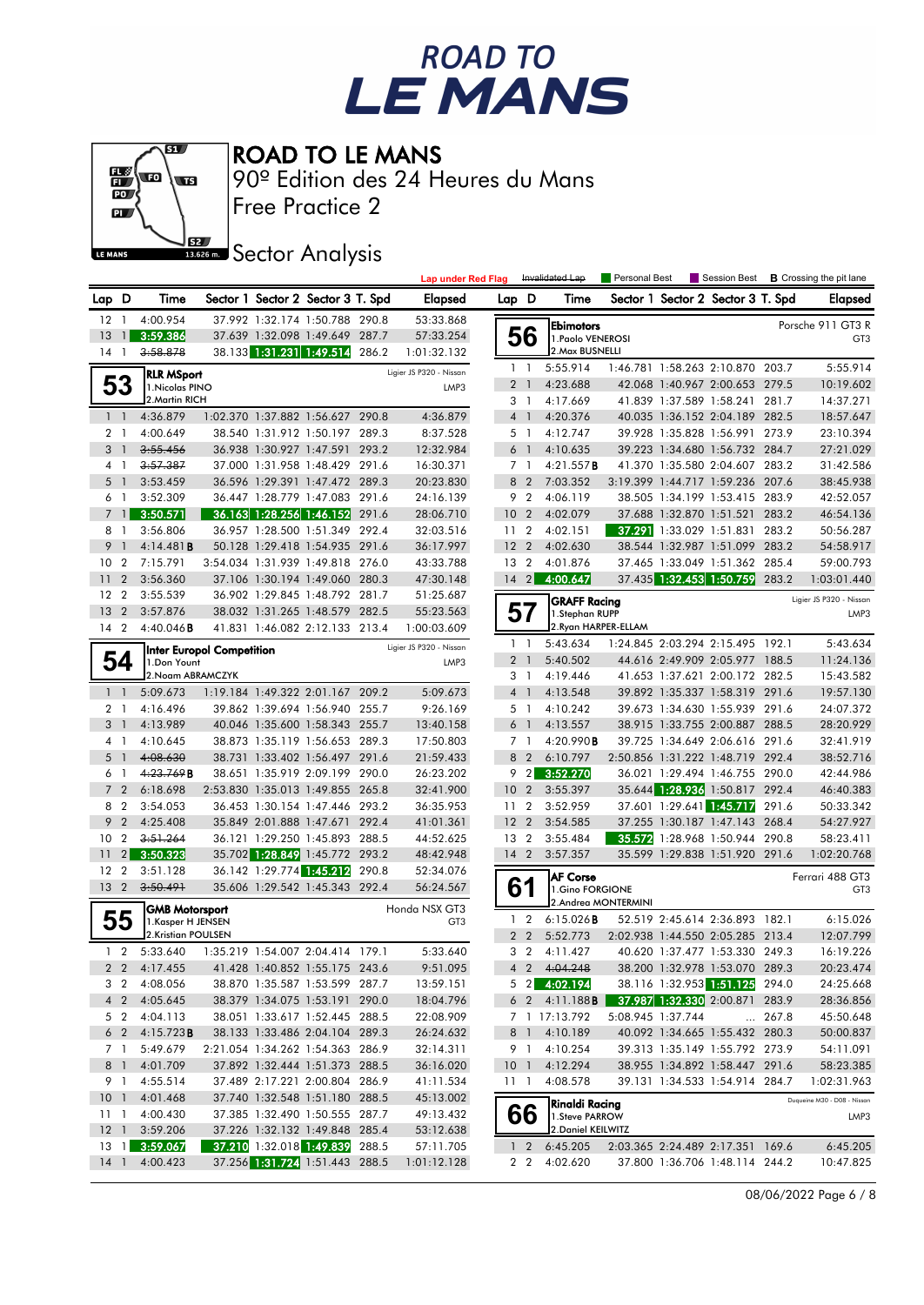



Free Practice 2 90º Edition des 24 Heures du Mans

**J**BEZ Sector Analysis

|                 |                |                                        |  |                                                                  |       | <b>Lap under Red Flag</b>   |                 |                                  | Invalidated Lap           | Personal Best           | Session Best                                                     |       | <b>B</b> Crossing the pit lane |
|-----------------|----------------|----------------------------------------|--|------------------------------------------------------------------|-------|-----------------------------|-----------------|----------------------------------|---------------------------|-------------------------|------------------------------------------------------------------|-------|--------------------------------|
| Lap D           |                | Time                                   |  | Sector 1 Sector 2 Sector 3 T. Spd                                |       | Elapsed                     | Lap D           |                                  | Time                      |                         | Sector 1 Sector 2 Sector 3 T. Spd                                |       | Elapsed                        |
| 3               | $\overline{2}$ | 4:03.905                               |  | 36.612 1:32.102 1:55.191 240.4                                   |       | 14:51.730                   |                 | 7 1                              | 4:04.040                  |                         | 39.191 1:32.087 1:52.762 263.2                                   |       | 41:38.856                      |
| 4               | $\overline{2}$ | 4:24.928                               |  | 39.015 1:30.857 2:15.056 294.0                                   |       | 19:16.658                   | 8               | $\overline{1}$                   | 3:58.911                  |                         | 37.433 1:32.026 1:49.452 273.2                                   |       | 45:37.767                      |
|                 | 5 <sub>2</sub> | 3:52.250                               |  | 36.151 1:29.922 1:46.177 292.4                                   |       | 23:08.908                   | 9               |                                  | 3:57.220                  |                         | 36.580 1:31.155 1:49.485 286.9                                   |       | 49:34.987                      |
| 6               | $\overline{2}$ | 4:06.191B                              |  | 35.817 1:29.191 2:01.183 290.0                                   |       | 27:15.099                   | 10 <sub>1</sub> |                                  | 3:56.768                  |                         | 36.794 1:31.074 1:48.900 275.3                                   |       | 53:31.755                      |
| $\overline{7}$  | $\overline{1}$ | 6:16.142                               |  | 2:48.487 1:33.226 1:54.429 291.6                                 |       | 33:31.241                   | 111             |                                  | 3:58.565                  |                         | 36.661 1:30.352 1:51.552 290.8                                   |       | 57:30.320                      |
| 8               | - 1            | 4:08.742                               |  | 38.418 1:32.712 1:57.612 290.8                                   |       | 37:39.983                   | $12-1$          |                                  | 4:14.617B                 |                         | 36.616 1:30.933 2:07.068 293.2                                   |       | 1:01:44.937                    |
| 9               | $\overline{1}$ | 4:14.044B                              |  | 38.176 1:34.445 2:01.423 286.2                                   |       | 41:54.027                   |                 |                                  | <b>Reiter Engineering</b> |                         |                                                                  |       | Ligier JS P320 - Nissan        |
| 10 <sub>1</sub> |                | 5:57.513                               |  | 2:27.756 1:36.261 1:53.496 249.8                                 |       | 47:51.540                   |                 | 76                               | 1. Freddie HUNT           |                         |                                                                  |       | LMP3                           |
| 11              | $\overline{1}$ | 4:04.341                               |  | 37.674 1:33.880 1:52.787 291.6                                   |       | 51:55.881                   |                 |                                  | 2. Mads SILJEHAUG         |                         |                                                                  |       |                                |
| $12-1$          |                | 4:02.279                               |  | 38.313 1:33.089 1:50.877 291.6                                   |       | 55:58.160                   |                 | $1\quad 2$                       | 4:46.707                  |                         | 1:07.518 1:45.828 1:53.361 175.6                                 |       | 4:46.707                       |
| 13              | $\overline{1}$ | 3:59.105                               |  | 37.286 1:31.894 1:49.925 278.1                                   |       | 59:57.265                   |                 | 2 <sub>2</sub>                   | 4:02.720                  |                         | 37.389 1:33.702 1:51.629 273.2                                   |       | 8:49.427                       |
| $14-1$          |                | 4:19.376B                              |  | 37.761 1:33.153 2:08.462 240.9                                   |       | 1:04:16.641                 |                 | 3 <sub>2</sub><br>4 <sup>2</sup> | 3:54.303<br>3:53.076      |                         | 36.475 1:31.218 1:46.610 292.4<br>36.118 1:30.671 1:46.287 270.4 |       | 12:43.730                      |
|                 |                | <b>COOL Racing</b>                     |  |                                                                  |       | Ligier JS P320 - Nissan     |                 | 5 <sub>2</sub>                   | 3:58.415B                 |                         | 35.984 1:29.211 1:53.220 292.4                                   |       | 16:36.806<br>20:35.221         |
|                 | 69             | 1. Maurice SMITH<br>2. Malthe JAKOBSEN |  |                                                                  |       | LMP3                        |                 | 61                               | 6:55.355                  |                         | 3:33.793 1:32.090 1:49.472 287.7                                 |       | 27:30.576                      |
|                 | $1\quad 2$     | 8:05.483                               |  | 4:41.756 1:35.273 1:48.454 285.4                                 |       | 8:05.483                    |                 | 7 1                              | 3:54.032                  |                         | 36.476 1:29.759 1:47.797 290.0                                   |       | 31:24.608                      |
|                 | 2 <sub>2</sub> | 3:55.742                               |  | 37.309 1:30.538 1:47.895 290.8                                   |       | 12:01.225                   |                 | 8 1                              | 3:51.998                  |                         | 35.912 1:29.137 1:46.949 290.0                                   |       | 35:16.606                      |
|                 | $3 \quad 2$    | 3:50.644                               |  | 35.996 1:28.788 1:45.860                                         | 292.4 | 15:51.869                   | 9               | - 1                              | 3:51.525                  |                         | 35.692 1:29.500 1:46.333 283.9                                   |       | 39:08.131                      |
|                 | 4 <sup>2</sup> | 3:56.880B                              |  | 35.723 1:29.892 1:51.265 291.6                                   |       | 19:48.749                   | 10 <sub>1</sub> |                                  | 3:57.278B                 |                         | 35.784 1:28.675 1:52.819 286.9                                   |       | 43:05.409                      |
|                 | 5 <sub>1</sub> | 5:52.997                               |  | 2:31.645 1:30.821 1:50.531                                       | 292.4 | 25:41.746                   | 11              | $\overline{2}$                   | 8:11.733                  |                         | 4:54.147 1:32.332 1:45.254 290.0                                 |       | 51:17.142                      |
|                 | 6 <sub>1</sub> | 3:58.356                               |  | 37.554 1:30.511 1:50.291                                         | 293.2 | 29:40.102                   | 12 <sub>2</sub> |                                  | 3:49.411                  |                         | 36.881 1:28.687 1:43.843                                         | 291.6 | 55:06.553                      |
| $\overline{7}$  | -1             | 3:56.817                               |  | 37.673 1:30.669 1:48.475 292.4                                   |       | 33:36.919                   | $13 \quad 2$    |                                  | 3:48.910                  |                         | 36.045 1:28.569 1:44.296 290.8                                   |       | 58:55.463                      |
|                 | 81             | 4:01.239                               |  | 36.941 1:30.284 1:54.014 292.4                                   |       | 37:38.158                   | $14 \quad 2$    |                                  | 4:28.927 <b>B</b>         |                         | 35.398 1:30.643 2:22.886 291.6                                   |       | 1:03:24.390                    |
| 9               | $\overline{1}$ | 4:00.262                               |  | 38.385 1:30.811 1:51.066 292.4                                   |       | 41:38.420                   |                 |                                  | Team Thor                 |                         |                                                                  |       | Ligier JS P320 - Nissan        |
| 10              | $\overline{1}$ | 3:56.647                               |  | 37.360 1:30.051 1:49.236 291.6                                   |       | 45:35.067                   |                 | 77                               |                           | 1.Audunn GUDMUNDSSON    |                                                                  |       | LMP3                           |
| 11              | -1             | 3:55.198                               |  | 36.832 1:29.706 1:48.660 292.4                                   |       | 49:30.265                   |                 |                                  | 2. Michael MARKUSSEN      |                         |                                                                  |       |                                |
| $12-1$          |                | 3:55.823                               |  | 37.225 1:30.302 1:48.296 291.6                                   |       | 53:26.088                   |                 | 1 <sup>2</sup>                   | 4:55.875                  |                         | 1:15.545 1:44.419 1:55.911 235.7                                 |       | 4:55.875                       |
| 13              | $\overline{1}$ | 3:54.315                               |  | 36.614 1:29.243 1:48.458 292.4                                   |       | 57:20.403                   |                 | 2 <sub>2</sub>                   | 4:07.002                  |                         | 40.376 1:35.855 1:50.771 254.5                                   |       | 9:02.877                       |
| $14-1$          |                | $4:08.408$ <b>B</b>                    |  | 36.799 1:29.937 2:01.672 291.6                                   |       | 1:01:28.811                 |                 | 3 <sub>2</sub>                   | 3:57.444                  |                         | 37.475 1:32.458 1:47.511                                         | 284.7 | 13:00.321                      |
|                 |                | Team Virage                            |  |                                                                  |       | Ligier JS P320 - Nissan     |                 | 4 2                              | 3:53.734                  |                         | 37.214 1:30.165 1:46.355 291.6                                   |       | 16:54.055                      |
|                 | 72             | 1. Alexandre YVON                      |  |                                                                  |       | LMP3                        |                 | $5 \quad 2$                      | 3:51.894                  |                         | 36.339 1:30.035 1:45.520                                         | 291.6 | 20:45.949                      |
|                 |                | 2. Mathis POULET                       |  |                                                                  |       |                             |                 | 6 2                              | 3:58.442 B                |                         | 35.896 1:29.544 1:53.002 292.4                                   |       | 24:44.391                      |
|                 |                | 1 1 12:04.101                          |  | 8:12.079 1:44.427 2:07.595 218.5                                 |       | 12:04.101                   |                 | 7 1                              | 6:11.006                  |                         | 2:45.834 1:33.875 1:51.297 292.4                                 |       | 30:55.397                      |
|                 | 2 <sub>1</sub> | 4:10.377                               |  | 39.232 1:36.113 1:55.032 278.1                                   |       | 16:14.478                   |                 | 8 1                              | 4:01.900                  |                         | 38.836 1:33.163 1:49.901 240.9                                   |       | 34:57.297                      |
| 3               | $\overline{1}$ | 4:03.478                               |  | 38.256 1:32.626 1:52.596 288.5                                   |       | 20:17.956                   |                 | 9 1                              | 4:04.553                  |                         | 38.898 1:34.844 1:50.811                                         | 262.6 | 39:01.850                      |
|                 | 41             | 4:01.200                               |  | 37.400 1:31.906 1:51.894 288.5                                   |       | 24:19.156                   | 10 <sub>1</sub> |                                  | 3:57.802                  |                         | 37.185 1:30.991 1:49.626 292.4                                   |       | 42:59.652                      |
| 5               | - 1<br>61      | 4:02.209<br>4:08.323                   |  | 37.157 1:31.057 1:53.995 288.5<br>39.947 1:34.836 1:53.540 286.9 |       | 28:21.365<br>32:29.688      | 11<br>$12-1$    | - 1                              | 3:59.561<br>4:01.160      |                         | 37.595 1:30.941 1:51.025 292.4<br>38.271 1:31.654 1:51.235 290.8 |       | 46:59.213<br>51:00.373         |
|                 | 7 <sup>1</sup> | 3:58.917                               |  | 37.432 1:31.792 1:49.693 288.5                                   |       | 36:28.605                   | 13              | $\overline{1}$                   | 3:59.198                  |                         | 37.883 1:31.237 1:50.078 291.6                                   |       | 54:59.571                      |
|                 | 8 1            | $4:50.605$ <b>B</b>                    |  | 37.266 2:09.124 2:04.215 287.7                                   |       | 41:19.210                   | $14-1$          |                                  | 4:17.299B                 |                         | 37.205 1:31.091 2:09.003 291.6                                   |       | 59:16.870                      |
|                 |                | 9 2 7:01.763                           |  | 3:43.607 1:31.420 1:46.736 289.3                                 |       | 48:20.973                   |                 |                                  |                           |                         |                                                                  |       |                                |
|                 |                | 10 2 3:50.083                          |  | 35.813 1:28.797 1:45.473 287.7                                   |       | 52:11.056                   |                 | 83                               | Racetivity                | 1. Jean-Bernard BOUVET  |                                                                  |       | Mercedes AMG GT3<br>GT3        |
|                 |                | 11 2 4:01.484                          |  | 35.505 1:29.473 1:56.506 289.3                                   |       | 56:12.540                   |                 |                                  |                           | 2. Charles-Henri SAMANI |                                                                  |       |                                |
|                 |                | 12 2 3:50.244                          |  | 35.312 1:29.597 1:45.335 288.5                                   |       | 1:00:02.784                 |                 | $1\quad2$                        | 5:54.350                  |                         | 1:47.318 1:53.607 2:13.425 211.3                                 |       | 5:54.350                       |
|                 |                | <b>TS Corse</b>                        |  |                                                                  |       | Duqueine M30 - D08 - Nissan |                 | 2 2                              | 4:30.938                  |                         | 42.716 1:41.203 2:07.019 280.3                                   |       | 10:25.288                      |
|                 | 73             | 1. Pietro PECCENINI                    |  |                                                                  |       | LMP3                        |                 | 3 2                              | 4:36.957 <b>B</b>         |                         | 44.348 1:39.850 2:12.759 281.0                                   |       | 15:02.245                      |
|                 |                | 2. Benjamin HITES                      |  |                                                                  |       |                             |                 | 4 2                              | 6:45.798                  |                         | 3:09.564 1:37.005 1:59.229 279.5                                 |       | 21:48.043                      |
|                 |                | 1 2 14:48.081                          |  | 1:35.136 1:56.242 284.7                                          |       | 14:48.081                   |                 | $5\quad2$                        | 4:05.734                  |                         | 38.935 1:33.662 1:53.137 284.7                                   |       | 25:53.777                      |
|                 | 22             | 4:01.144                               |  | 37.083 1:32.401 1:51.660 262.6                                   |       | 18:49.225                   |                 | 6 2                              | 4:05.561                  |                         | 37.970 1:33.071 1:54.520 286.9                                   |       | 29:59.338                      |
|                 | 3 <sub>2</sub> | 3:53.721                               |  | 36.742 1:29.963 1:47.016 277.4                                   |       | 22:42.946                   |                 | 7 <sub>2</sub>                   | 4:04.713                  |                         | 37.950 1:34.168 1:52.595 286.2                                   |       | 34:04.051                      |
|                 | 4 2            | 3:52.187                               |  | 36.861 1:29.495 1:45.831 276.7                                   |       | 26:35.133                   |                 | 82                               | $4:15.128$ <b>B</b>       |                         | 38.341 1:34.012 2:02.775 285.4                                   |       | 38:19.179                      |
|                 | 5 <sub>2</sub> | 4:26.817 <b>B</b>                      |  | 36.067 1:49.790 2:00.960 278.1                                   |       | 31:01.950                   |                 | 9 1                              | 6:24.756                  |                         | 2:56.065 1:34.537 1:54.154 283.9                                 |       | 44:43.935                      |
|                 | 6 1            | 6:32.866                               |  | 3:03.681 1:33.116 1:56.069 290.8                                 |       | 37:34.816                   | 10 <sub>1</sub> |                                  | 4:04.552                  |                         | 38.288 1:33.262 1:53.002 286.9                                   |       | 48:48.487                      |

08/06/2022 Page 7 / 8